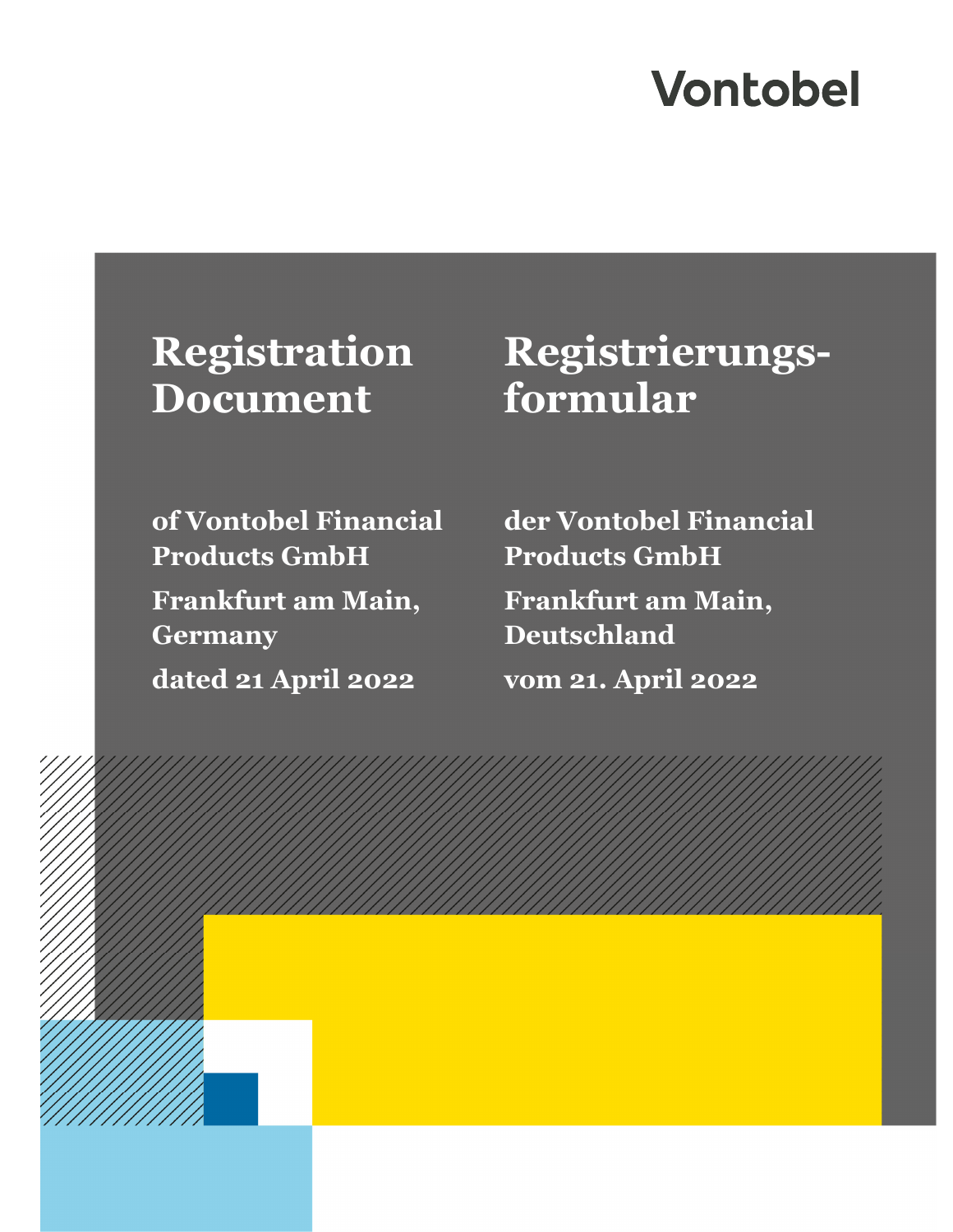This document constitutes two registration documents: (i) a registration document of Vontobel Financial Products GmbH in the English language and (ii) a registration document of Vontobel Financial Products GmbH in the German language (each a "**Registration Document**")

This Registration Document is set up in accordance with Article 3 para. 1 of Regulation (EU) 2017/1129 in connection with Article 7 and Annex 6 of the Delegated Regulation (EU) 2019/980. **Together with the respective base prospectus and the respective issue specific final terms, it constitutes a complete prospectus.** These documents are accessible by entry of the ISIN of a particular issue on the website https://prospectus.vontobel.com.

Where, since the approval of the Registration Document, there has been a significant new factor, material mistake or material inaccuracy relating to the information included in the Registration Document, which is capable of affecting the assessment of the securities, a supplement to the Registration Document will be submitted for approval.

**This Registration Document no longer be valid with the expiry of 21 April 2023.** The obligation to supplement this Registration Document in the event of significant new factors, material mistakes or material inaccuracies does not apply when this Registration Document is no longer valid. The end of the validity of this Registration Document shall not affect the validity of a prospectus of which it is a constituent part.

Dieses Dokument umfasst zwei Registrierungsformulare: (i) ein Registrierungsformular der Vontobel Financial Products GmbH in englischer Sprache und (ii) ein Registrierungsformular der Vontobel Financial Products GmbH in deutscher Sprache (jeweils ein "**Registrierungsformular**")

Dieses Registrierungsformular ist gemäß Artikel 3 Absatz 1 der Verordnung (EU) 2017/1129 in Verbindung mit Artikel 7 und Anhang 6 der Delegierten Verordnung (EU) 2019/980 erstellt. **Zusammen mit dem jeweiligen Basisprospekt und den jeweiligen emissionsspezifischen Endgültigen Bedingungen bildet es einen vollständigen Prospekt.** Diese Dokumente sind durch Eingabe der ISIN einer spezifischen Emission auf der Webseite https://prospectus.vontobel.com abrufbar.

Tritt nach der Billigung des Registrierungsformulars ein wichtiger neuer Umstand ein oder wird eine wesentliche Unrichtigkeit oder eine wesentliche Ungenauigkeit festgestellt, die die im Registrierungsformular enthaltenen Informationen betrifft und die Beurteilung der Wertpapiere beeinflussen können, so wird ein Nachtrag zum Registrierungsformular zur Billigung vorgelegt.

**Dieses Registrierungsformular ist mit Ablauf des 21. April 2023 nicht mehr gültig.** Die Pflicht zur Erstellung eines Nachtrags im Falle wichtiger neuer Umstände, wesentlicher Unrichtigkeiten oder wesentlicher Ungenauigkeiten besteht nach Ablauf der Gültigkeit dieses Registrierungsformulars nicht mehr fort. Das Ende der Gültigkeitsdauer dieses Registrierungsformulars hat keine Auswirkungen auf die Gültigkeit eines Prospekts, dessen Bestandteil es ist.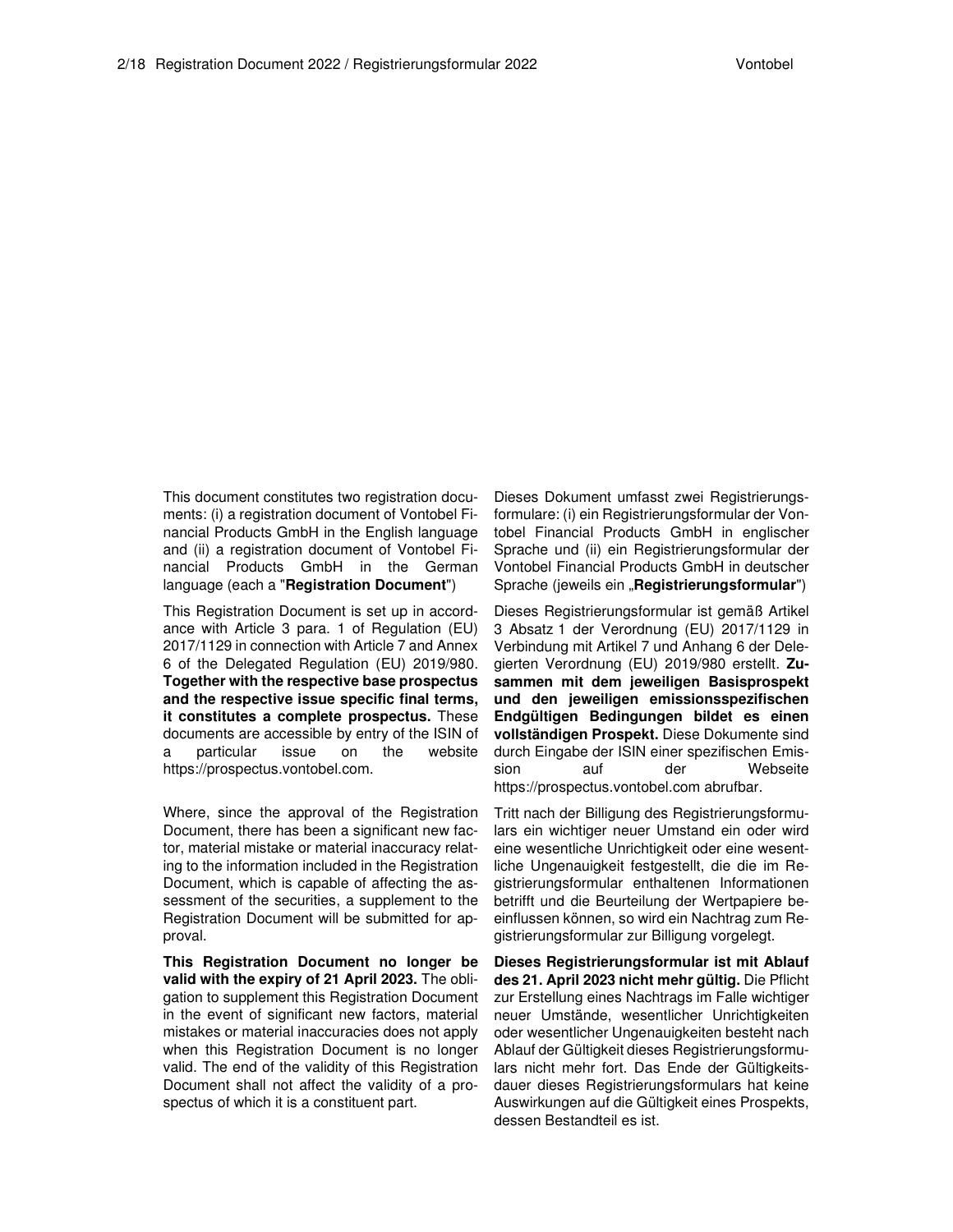### **Table of Contents**

| <b>Inhaltsverzeichnis</b> |  |
|---------------------------|--|
|                           |  |
|                           |  |

| 1. |               | <b>Risk Factors</b>                               | 4  |
|----|---------------|---------------------------------------------------|----|
|    | 1.1.          | Risk of bankruptcy                                | 4  |
|    | 1.2.          | No deposit protection scheme or similar           |    |
|    |               | protection system                                 | 5  |
| 2. |               | <b>General Information</b>                        | 6  |
|    | 2.1.          | Persons Responsible                               | 6  |
|    |               | 2.2. Third Party Information                      | 6  |
|    |               | 2.3. Competent Authority Approval                 | 6  |
|    | 2.4           | Auditor                                           | 6  |
|    |               | 2.5. Documents Available                          | 6  |
|    |               | 3. Information about the Company                  | 7  |
|    | 3.1.          | <b>History and Business Development</b>           | 7  |
|    | 3.2.          | General Data                                      | 8  |
|    |               | 3.3. Business Overview                            | 8  |
|    |               | 3.4. Organisational Structure                     | 9  |
|    |               | 3.5. Trend Information                            | 9  |
|    |               | 3.6. Significant Changes                          | 11 |
|    |               | 3.7. Expected Financing of the Activities         | 11 |
|    |               | 3.8. Legal Proceedings                            | 11 |
|    | 3.9.          | <b>Material Agreements</b>                        | 12 |
|    |               | 4. Major Shareholders                             | 13 |
| 5. |               | <b>Administrative, Management and Supervisory</b> |    |
|    | <b>Bodies</b> |                                                   | 14 |
|    |               | 6. Financial Information                          | 15 |
|    |               | 6.1. History and Business Development             | 15 |
|    | 6.2.          | <b>History and Business Development</b>           | 15 |
|    |               | 7. Information Incorporated by Reference          | 17 |

| 1. |      | Risikofaktoren                                 | 4  |
|----|------|------------------------------------------------|----|
|    | 1.1. | Insolvenzrisiko                                | 4  |
|    | 1.2. | Keine Einlagensicherung oder                   |    |
|    |      | Entschädigungseinrichtung                      | 5  |
| 2. |      | Allgemeine Informationen                       | 6  |
|    | 2.1  | Verantwortliche Personen                       | 6  |
|    | 2.2  | Angaben von Seiten Dritter                     | 6  |
|    | 2.3  | Billigung durch die zuständige Behörde         | 6  |
|    | 2.4  | Abschlussprüfer                                | 6  |
|    | 2.5  | Verfügbare Dokumente                           | 6  |
| 3. |      | Angaben zur Gesellschaft                       | 7  |
|    | 3.1  | Geschäftsgeschichte und                        |    |
|    |      | Geschäftsentwicklung                           | 7  |
|    | 3.2  | Allgemeine Angaben                             | 8  |
|    | 3.3  | Überblick über die Geschäftstätigkeit          | 8  |
|    | 3.4  | Organisationsstruktur                          | 9  |
|    | 3.5  | Trendinformationen                             | 9  |
|    | 3.6  | Wesentliche Veränderungen                      | 11 |
|    | 3.7  | Erwartete Finanzierung der Tätigkeiten         | 11 |
|    | 3.8  | Gerichts- und Schiedsgerichtsverfahren         | 11 |
|    | 3.9  | Wesentliche Verträge                           | 12 |
|    |      | 4. Hauptgesellschafter                         | 13 |
| 5. |      | Verwaltungs-, Leitungs- und Aufsichtsorgane 14 |    |
|    |      | 6. Finanzinformationen                         | 15 |
|    | 6.1  | Geschäftsgeschichte und                        |    |
|    |      | Geschäftsentwicklung                           | 15 |
|    | 6.1  | Geschäftsgeschichte und                        |    |
|    |      | Geschäftsentwicklung                           | 15 |
| 7. |      | Durch Verweis einbezogene Informationen        | 18 |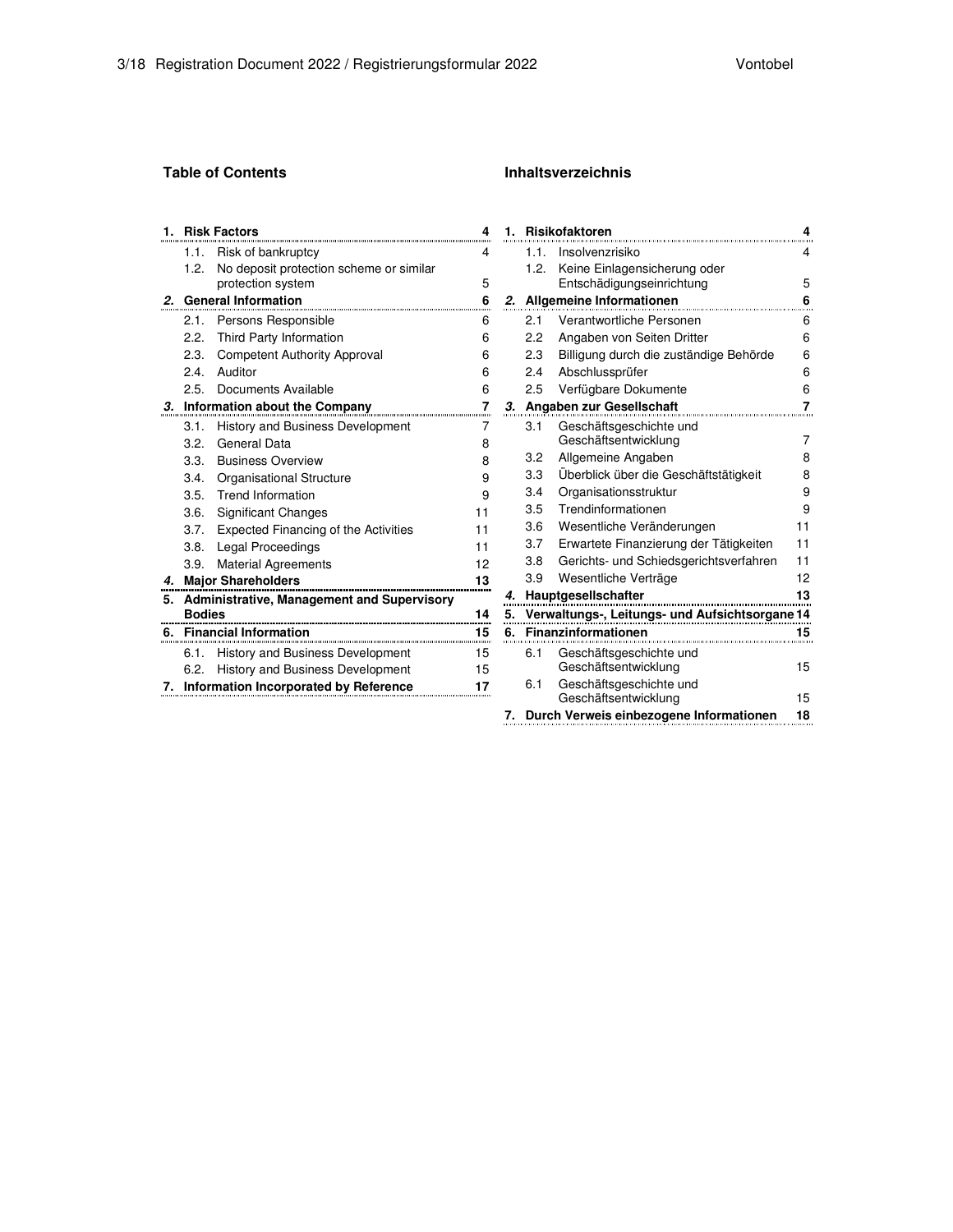#### 4/18 Registration Document 2022 / Registrierungsformular 2022 Vontobel

Potential investors should read carefully and take into consideration the description of the material and specific risks below and other information contained in this Registration Document before making a decision on the acquisition of securities issued by Vontobel Financial Products GmbH, Frankfurt am Main, Germany (the "**Issuer**" or the "**Company**" and together with the consolidated companies of Vontobel Holding AG, the "**Vontobel Group**").

The onset of one or several of the following risks could materially adversely affect the Issuer's business, net assets, financial condition, cash flow and results of operations as well as the price of securities issued by the Issuer (the "**Securities**"). Please also consider the section "Risk Factors" in the respective base prospectus and any risk factors described in the applicable final terms for an investment in the Securities.

The Issuer is of the opinion that the risk factors described below represent the material risks that are specific to the Issuer and that may affect the Issuer's ability to fulfil its obligations under the Securities. The order in which the risk factors are presented is the scale for the materiality of the risk factors from the perspective of the Company. The most significant risk factors are named first in accordance with the assessment. The assessment of the materiality of the risk factors is based on the probability of their respective occurrence and the extent of the expected damage.

**Investing in the Securities bears a high degree of risk and potential investors should note that a total loss of the principal amount they paid to purchase the Securities should be expected.**

#### **1.1. Risk of bankruptcy 1.1. Insolvenzrisiko**

**The Security holders bear the risk of bankruptcy of the Issuer (issuer default risk). Security holders are exposed to the risk that the Issuer cannot meet its obligations arising from the Securities, for example in the event of insolvency (illiquidity / overindebtedness). Insolvency of the Issuer can even lead to the complete loss of the principal amount that Security holders paid when purchasing the Securities (risk of total loss).**

#### **1. Risk Factors 1. Risikofaktoren**

Potenzielle Anleger sollten die nachfolgend beschriebenen wesentlichen und spezifischen Risikofaktoren und die sonstigen Informationen in diesem Registrierungsformular sorgfältig lesen und bei ihrer Entscheidung berücksichtigen, bevor sie eine Entscheidung über den Erwerb von Wertpapieren der Vontobel Financial Products GmbH, Frankfurt am Main, Deutschland (der "**Emittent**" oder die "**Gesellschaft**" und zusammen mit sämtlichen konsolidierten Gesellschaften der Vontobel Holding AG, die "**Vontobel Gruppe**") treffen.

Der Eintritt eines oder mehrerer der nachfolgend beschriebenen Risiken kann erhebliche nachteilige Auswirkungen auf die Geschäftstätigkeit des Emittenten, seine Vermögens-, Finanz- und Ertragslage sowie den Preis der Wertpapiere, die von dem Emittenten begeben werden (die "**Wertpapiere**"), haben. Die im Abschnitt "Risikofaktoren" des jeweiligen Basisprospekts und in den maßgeblichen Endgültigen Bedingungen beschriebenen Risikofaktoren sind ebenfalls bei einer Investition in die Wertpapiere zu beachten.

Der Emittent ist der Auffassung, dass die nachstehend beschriebenen Risikofaktoren die wesentlichen und spezifischen Risikofaktoren darstellen, die die Fähigkeit der Gesellschaft beeinträchtigen können, ihren Verpflichtungen im Rahmen der Wertpapiere gegenüber den Anlegern nachzukommen. Die Reihenfolge der Darstellung der Risikofaktoren ist Maßstab für die aus Sicht der Gesellschaft bestehende Wesentlichkeit. Der wesentlichste Risikofaktor wird entsprechend der Beurteilung an erster Stelle genannt. Die Einschätzung der Wesentlichkeit der Risikofaktoren erfolgt auf der Grundlage der Wahrscheinlichkeit ihres jeweiligen Eintretens und des zu erwartenden Schadensausmaßes.

**Die Investition in die Wertpapiere ist mit einem hohen Risiko verbunden und potenzielle Anleger sollten beachten, dass mit einen Totalverlust des Kapitalbetrags, den sie für den Kauf der Wertpapiere bezahlt haben, gerechnet werden muss**.

**Die Wertpapierinhaber tragen das Insolvenzrisiko des Emittenten (Ausfallrisiko). Wertpapierinhaber sind dem Risiko ausgesetzt, dass der Emittent seine Verpflichtungen aus den Wertpapieren nicht erfüllen kann, zum Beispiel im Falle einer Insolvenz (Zahlungsunfähigkeit / Überschuldung). Eine Insolvenz des Emittenten kann sogar zum vollständigen Verlust des Kapitalbetrags führen, den Wertpapierinhaber beim Kauf der**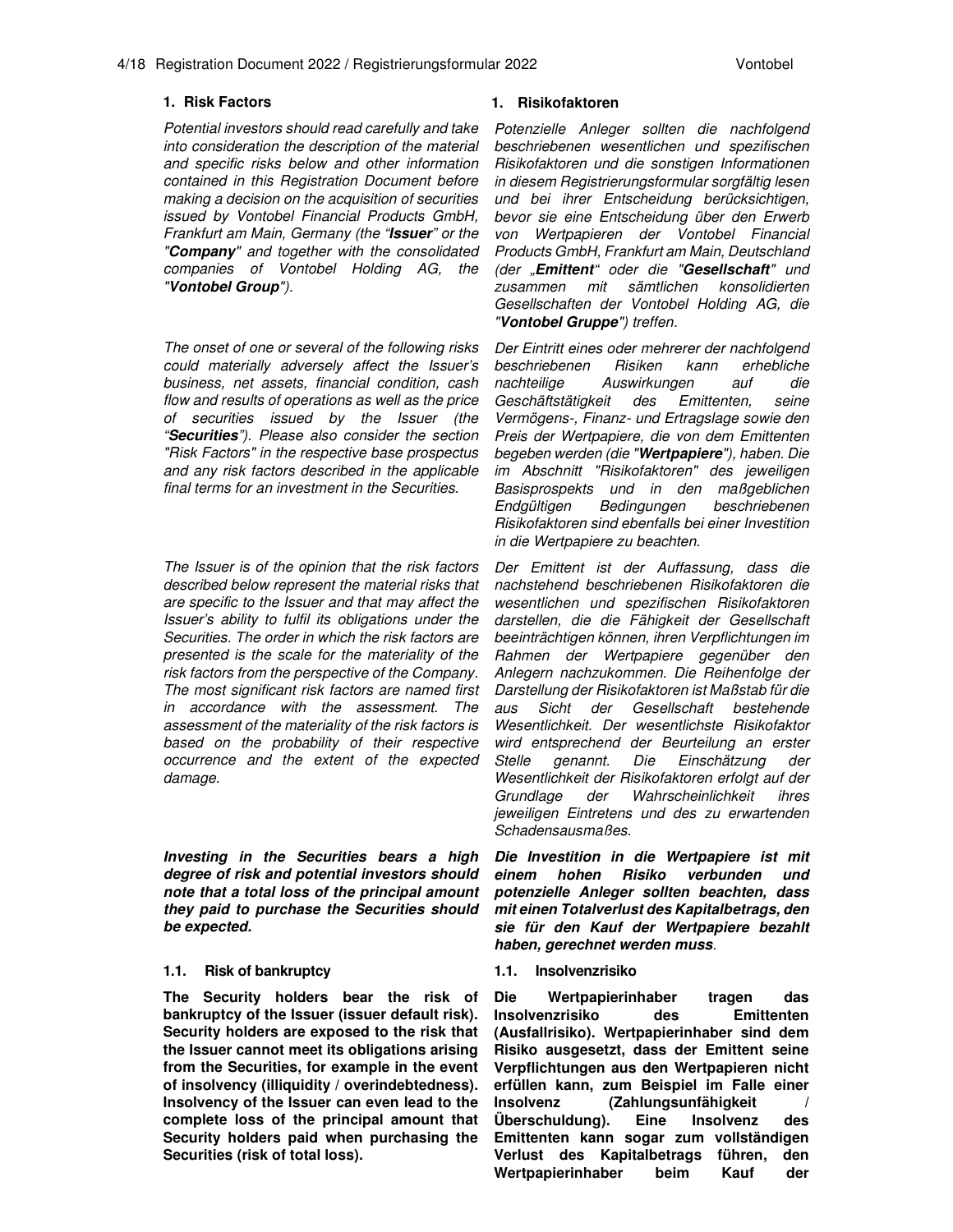Bankruptcy risk means that the Issuer cannot meet its obligations under the Securities, on time or in full. This circumstance may occur if the Issuer is insolvent or over-indebted.

Investors should also take into consideration the creditworthiness of the Issuer when making their investment decisions. Creditworthiness in this context refers to the Company's ability and willingness to meet the liabilities arising from the Securities. The Issuer is an issuance vehicle, i.e. a company whose main purpose is to issue securities. The Issuer's liable share capital amounts to EUR 50,000. The investor is exposed to a higher credit risk than in the case of an issuer with a higher level of capital resources.

If insolvency proceedings are instituted against the Issuer, Security holders can only assert their claims in accordance with the legal provisions of the German Insolvency Act (Insolvenzordnung). Security holders will then receive a cash amount that is measured by the amount of the so-called insolvency rate. This amount will usually be less than the principal amount paid by the Security holders to purchase the Securities. Insolvency of the Issuer may even result in the complete loss of principal paid by Security holders to purchase the Securities (**total loss**).

#### **1.2. No deposit protection scheme or similar protection system**

#### **The Securities are in principle not protected by special measures.**

The obligations of the Issuer from the Securities are in principle not collateralised, if not otherwise indicated in the respective final terms. In particular, Security holders are not protected by a deposit protection scheme or similar protection system.

In the event of a bankruptcy of the Issuer, the following applies: Security holders are in principle not protected against the complete loss of principal paid for the purchase of the Securities (**total loss**).

### **Wertpapiere bezahlt haben (Totalverlustrisiko).**

Insolvenzrisiko bedeutet, dass der Emittent seine Verpflichtungen aus den Wertpapieren nicht, nicht fristgerecht oder nicht in voller Höhe erfüllen kann. Dieser Umstand kann eintreten, wenn der Emittent zahlungsunfähig oder überschuldet ist.

Anleger sollten in ihren Investitionsentscheidungen auch die Bonität des Emittenten berücksichtigen. Unter Bonität wird in diesem Zusammenhang die Fähigkeit und der Wille der Gesellschaft verstanden, die Verbindlichkeiten aus den Wertpapieren zu erfüllen. Der Emittent ist eine Emissionsgesellschaft, das heißt, sein Hauptzweck besteht darin, Wertpapiere zu emittieren. Das haftende Stammkapital des Emittenten beträgt EUR 50.000. Der Anleger ist im Vergleich zu einem Emittenten mit höherer Kapitalausstattung einem höheren Bonitätsrisiko ausgesetzt.

Wird gegen den Emittenten ein Insolvenzverfahren eröffnet, können Wertpapierinhaber ihre Ansprüche nur noch nach den rechtlichen Bestimmungen der deutschen Insolvenzordnung geltend machen. Wertpapierinhaber erhalten dann einen Geldbetrag, der sich nach der Höhe der sogenannten Insolvenzquote bemisst. Dieser Geldbetrag wird regelmäßig unter dem vom Wertpapierinhaber für den Kauf der Wertpapiere bezahlten Kapitalbetrag liegen. Eine Insolvenz des Emittenten kann sogar zum vollständigen Verlust des Kapitalbetrags führen, den Wertpapierinhaber beim Kauf der Wertpapiere bezahlt haben (**Totalverlust**).

### **1.2. Keine Einlagensicherung oder Entschädigungseinrichtung**

### **Die Wertpapiere sind grundsätzlich nicht durch besondere Maßnahmen geschützt.**

Die Verpflichtungen des Emittenten aus den Wertpapieren sind grundsätzlich nicht besichert, sofern in den jeweiligen Endgültigen Bedigungen nicht ausdrücklich dargestellt. Wertpapierinhaber sind insbesondere nicht durch ein Einlagensicherungssystem oder eine Entschädigungseinrichtung geschützt.

Wertpapierinhaber sind im Fall einer Insolvenz des Emittenten daher grundsätzlich nicht vor dem vollständigen Verlust des Kapitalbetrags geschützt, den sie für den Kauf der Wertpapiere bezahlt haben (**Totalverlust**).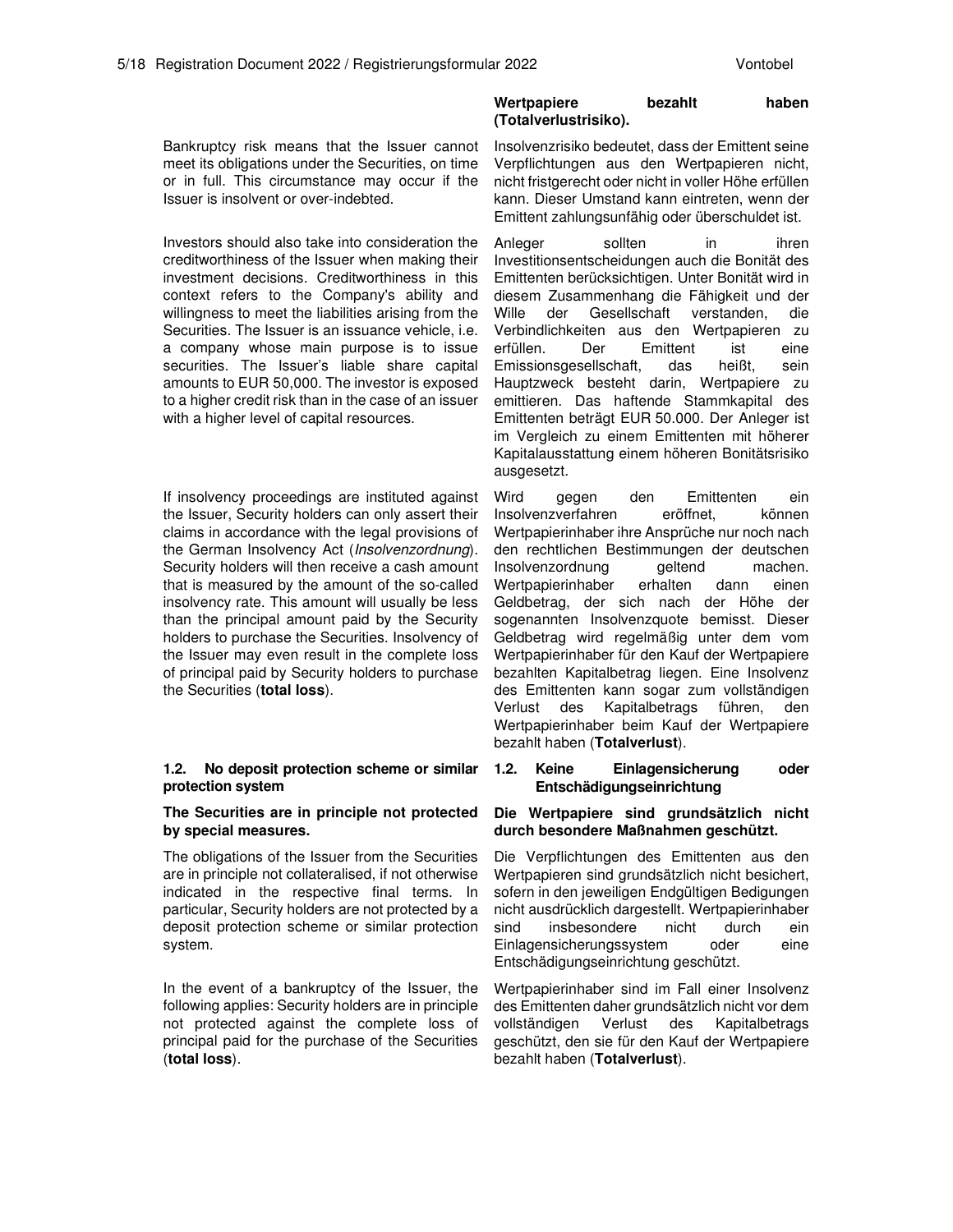For the information in the Registration Document, Vontobel Financial Products GmbH, Bockenheimer Landstraße 24, 60323 Frankfurt am Main, Germany, is responsible.

Vontobel Financial Products GmbH declares that to the best of its knowledge, the information contained in the Registration Document is in accordance with the facts and that the Registration Document makes no omission likely to affect its import.

Where information has been sourced from a third party, the Issuer confirms, that this information has been accurately reproduced and that as far as the Issuer is aware and is able to ascertain from information published by that third party, no facts have been omitted which would render the reproduced information inaccurate or misleading.

The Company states that

- a) the Registration Document has been approved by the German Federal Financial Supervisory Authority (Bundesanstalt für Finanzdienstleistungsaufsicht – "**BaFin**"), as competent authority under Regulation (EU) 2017/1129;
- b) the BaFin only approves the Registration Document as meeting the standards of completeness, comprehensibility and consistency imposed by Regulation (EU) 2017/1129;
- c) such approval should not be considered as an endorsement of the company that is the subject of the Registration Document.

The annual financial statements of Vontobel Financial Products GmbH for the financial years 2021 and 2020 have been audited by Ernst & Young GmbH Wirtschaftsprüfungsgesellschaft, Mergenthalerallee 3-5, 65760 Eschborn, Germany.

The auditor is a member of the Chamber of Public Accountants (Wirtschaftsprüferkammer) and of the Institute of Public Auditors in Germany, Incorporated Association, Düsseldorf, Germany (Institut der Wirtschaftsprüfer in Deutschland  $e.V.$ ).

### **2.5. Documents Available 2.5 Verfügbare Dokumente**

For the term of the Registration Document the following documents may be inspected on the below mentioned websites:

#### **2. General Information 2. Allgemeine Informationen**

### **2.1. Persons Responsible 2.1 Verantwortliche Personen**

Für die Angaben in dem Registrierungsformular ist die Vontobel Financial Products GmbH, Bockenheimer Landstraße 24, 60323 Frankfurt am Main, Deutschland, verantwortlich.

Die Vontobel Financial Products GmbH erklärt, dass die Angaben in dem Registrierungsformular ihres Wissens nach richtig sind und dass das Registrierungsformular keine Auslassungen enthält, die die Aussage verzerren könnten.

### **2.2. Third Party Information 2.2 Angaben von Seiten Dritter**

Sofern Angaben von Seiten Dritter übernommen wurden, bestätigt der Emittent, dass diese Angaben korrekt wiedergegeben wurden und nach Wissen des Emittenten und soweit für ihn aus den von diesem Dritten veröffentlichten Angaben ersichtlich, nicht durch Auslassungen unkorrekt oder irreführend gestaltet wurden.

### **2.3. Competent Authority Approval 2.3 Billigung durch die zuständige Behörde**

Die Gesellschaft erklärt, dass

- a) das Registrierungsformular durch die Bundesanstalt für Finanzdienstleistungsaufsicht (die "**BaFin**") als zuständige Behörde gemäß Verordnung (EU) 2017/1129 gebilligt wurde,
- b) die BaFin dieses Registrierungsformular nur bezüglich der Standards der Vollständigkeit, Verständlichkeit und Kohärenz gemäß der Verordnung (EU) 2017/1129 billigt,
- c) eine solche Billigung nicht als eine Befürwortung des Emittenten, der Gegenstand dieses Registrierungsformulars ist, erachtet werden sollte.

#### **2.4. Auditor 2.4 Abschlussprüfer**

Die Jahresabschlüsse der Vontobel Financial Products GmbH für die Geschäftsjahre 2021 und 2020 wurden von der Ernst & Young GmbH Wirtschaftsprüfungsgesellschaft,

Mergenthalerallee 3-5, 65760 Eschborn, Deutschland, als Abschlussprüfer geprüft.

Der Abschlussprüfer ist Mitglied der Wirtschaftsprüferkammer und des Institut der Wirtschaftsprüfer in Deutschland e.V., Düsseldorf, Deutschland.

Während der Gültigkeitsdauer des Registrierungsformulars können die folgenden Dokumente auf den nachfolgend genannten Webseiten eingesehen werden: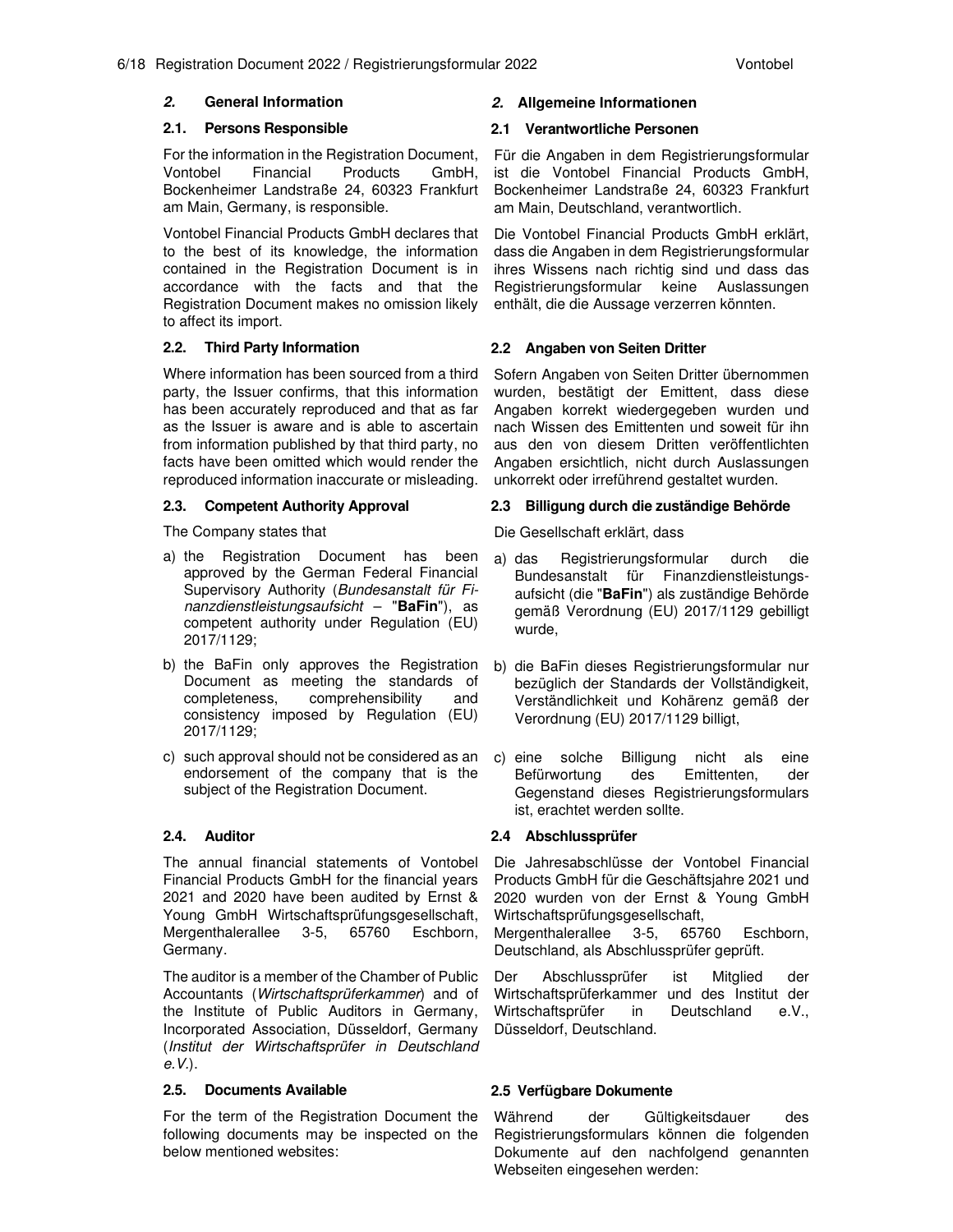- current articles of association of the Company;
- annual financial statements (Jahresabschlüsse) and management reports (Lageberichte) of Vontobel Financial Products GmbH for the financial years 2021 and 2020.

The annual report of the Company as of 31 December 2021 is available on the website https://derinet.vontobel.ch/baseprospectusadditionaldocument/64.pdf.

The annual report of the Company as of 31 December 2020 is available on the website https://derinet.vontobel.ch/baseprospectusadditionaldocument/54.pdf.

The current articles of association of the Company are available on the website https://derinet.vontobel.ch/baseprospectusadditionaldocument/7.pdf.

The information on the above-mentioned websites do not form part of the Registration Document and have not been scrutinised or approved by the competent authority, unless such information is incorporated by reference.

### **3. Information about the Company 3. Angaben zur Gesellschaft**

The Issuer was established in Germany by notarial deed as Opal 14. Vermögensverwaltungs GmbH on 27 February 2004. Its duration is unlimited. The Opal shelf company did not have any business activities. By notarial contract dated 6 October 2004, Vontobel Holding AG acquired all the shares in Opal 14. Vermögensverwaltungs GmbH.

The shareholders' meeting held on 6 October 2004 resolved, among other things, to rename the company Vontobel Financial Products GmbH, to appoint new managing directors and to increase the Company's capital from EUR 25,000 to EUR 50,000.

The share capital of the Issuer amounts to EUR 50,000 and is fully paid-up. All of the shares are held by the Vontobel Holding AG as sole shareholder. Each EUR 100.00 of an ownership interest carries one vote.

The Issuer commenced its business activities as an issuance company in spring 2005. The activities relating to the issuance of investment and leveraged products (issuance of certificates, bonds, warrants and knock-out products) commenced in April 2005.

- Aktuelle Satzung der Gesellschaft;
- Jahresabschlüsse und Lageberichte der Vontobel Financial Products GmbH für die Geschäftsjahre 2021 und 2020.

Der Geschäftsbericht der Gesellschaft für das Geschäftsjahr 2021 ist auf der Webseite https://derinet.vontobel.ch/baseprospectusadditionaldocument/63.pdf zugänglich.

Der Geschäftsbericht der Gesellschaft für das Geschäftsjahr 2020 ist auf der Website https://derinet.vontobel.ch/baseprospectusadditionaldocument/53.pdf zugänglich.

Die aktuelle Satzung (Statuten) der Gesellschaft ist auf der Webseite https://derinet.vontobel.ch/baseprospectusadditionaldocument/7.pdf zugänglich.

Die Informationen auf den vorgenannten Webseiten sind nicht Teil des Registrierungsformulars und wurden nicht von der zuständigen Behörde geprüft oder gebilligt, sofern sie nicht mittels Verweis aufgenommen wurden.

### **3.1. History and Business Development 3.1 Geschäftsgeschichte und Geschäftsentwicklung**

Der Emittent wurde als Opal 14. Vermögensverwaltungs GmbH durch notarielle Urkunde am 27. Februar 2004 in Deutschland gegründet. Die Gesellschaft ist auf unbestimmte Zeit errichtet. Die Opal-Vorratsgesellschaft war nicht geschäftlich tätig. Durch notariellen Vertrag vom 6. Oktober 2004 erwarb die Vontobel Holding AG sämtliche Anteile an der Opal 14. Vermögensverwaltungs GmbH.

Die Gesellschafterversammlung vom 6. Oktober 2004 beschloss unter anderem die Umfirmierung in Vontobel Financial Products GmbH, die Neubestellung der Geschäftsführung sowie eine Kapitalerhöhung von EUR 25.000 auf EUR 50.000.

Das Stammkapital des Emittenten beträgt EUR 50.000 und ist vollständig eingezahlt worden. Sämtliche Geschäftsanteile werden von dem Alleingesellschafter Vontobel Holding AG gehalten. Je EUR 100,00 eines Geschäftsanteils gewähren eine Stimme.

Der Emittent hat seine Geschäftstätigkeit als Emissionsgesellschaft im Frühjahr 2005 aufgenommen. Mit der Emissionstätigkeit von Anlage- und Hebelprodukten (Begebung von Zertifikaten, Anleihen, Optionsscheinen und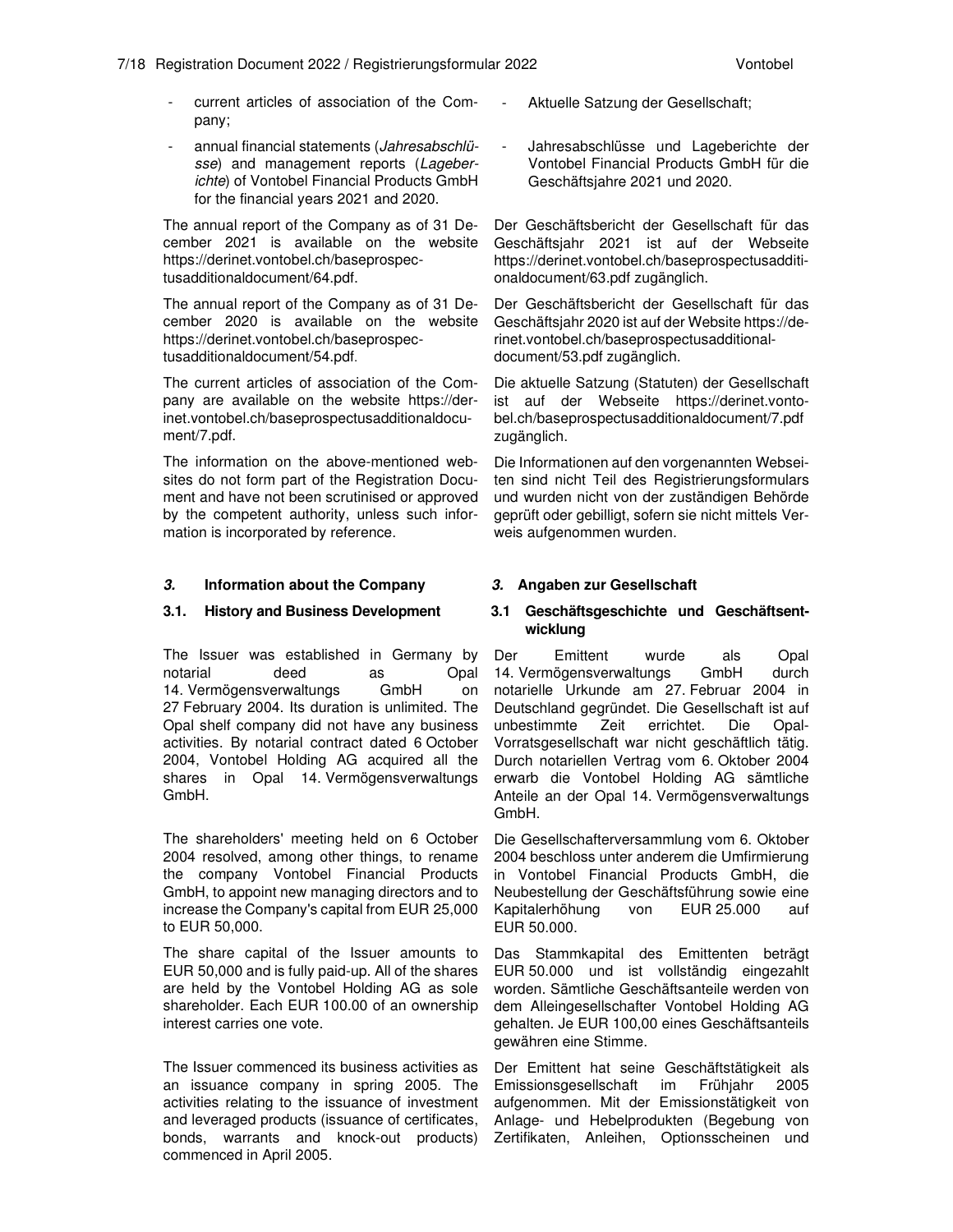Knock-Out-Produkten) wurde im April 2005 begonnen.

Vontobel Financial Products GmbH is a limited liability company (Gesellschaft mit beschränkter Haftung – GmbH) under German law. The Issuer is registered with the Commercial Register of the Local Court (Amtsgericht) of Frankfurt am Main. Germany, under register number HRB 58515. The Issuer's registered office is in Frankfurt am Main, Germany.

The Legal Entity Identifier (LEI) of the Issuer is 5299009N4N61DPCDHR97.

In accordance with Article 2 of the Articles of Association, the object of the Issuer is to issue securities and derivative securities and to carry out financial transactions and auxiliary transactions of financial transactions. Activities that require authorisation under the German Banking Act (Gesetz über das Kreditwesen) are excluded. The Company may furthermore conduct all business activities that are directly or indirectly related to its main purpose and also carry out all activities that could directly or indirectly serve to promote the main purpose of the Company. The Company may also set up, acquire, or dispose of subsidiaries or branches in Germany and other countries, or acquire interests in other companies.

The legal and commercial name of the Issuer is Vontobel Financial Products GmbH. Its business address is Bockenheimer Landstraße 24, 60323 Frankfurt am Main, Germany; telephone number: +49 (0)69 695 996 3259.

The website of the Issuer is https://prospectus.vontobel.com. The information on this website does not form part of the Registration Document and has not been scrutinised or approved by the competent authority, unless such information is incorporated by reference.

The main purpose of the Issuer as a special purpose vehicle is to issue securities. These securities are investment and leveraged products, i.e. certificates, notes, warrants and knock-out products. Germany is currently the most important capital market for the issuances of securities by the Issuer. The Securities issued by the Issuer are also mainly offered in further member states of the European Economic Area.

### **3.2. General Data 3.2 Allgemeine Angaben**

Die Vontobel Financial Products GmbH ist eine Gesellschaft mit beschränkter Haftung (GmbH) nach deutschem Recht. Der Emittent ist im Handelsregister des Amtsgerichts Frankfurt am Main unter der Registernummer HRB 58515 eingetragen. Sitz des Emittenten ist Frankfurt am Main, Deutschland.

Der Legal Entity Identifier (LEI) des Emittenten lautet 5299009N4N61DPCDHR97.

Gegenstand der Gesellschaft ist gemäß § 2 der Satzung das Begeben von Wertpapieren und von derivativen Wertpapieren und die Durchführung von Finanzgeschäften und Hilfsgeschäften von Finanzgeschäften. Ausgenommen sind Tätigkeiten, die eine Erlaubnis nach dem Gesetz über das Kreditwesen erfordern. Die Gesellschaft kann weiterhin sämtliche Geschäfte tätigen, die mittelbar oder unmittelbar mit dem Hauptzweck im Zusammenhang stehen und auch sämtliche Tätigkeiten ausüben, die zur Förderung des Hauptzwecks der Gesellschaft mittelbar oder unmittelbar dienlich sein können. Die Gesellschaft kann ferner Tochtergesellschaften oder Zweigniederlassungen im In- und Ausland errichten, erwerben, veräußern oder sich an anderen Unternehmen beteiligen.

Der juristische und kommerzielle Namen des Emittenten lautet Vontobel Financial Products GmbH. Die Geschäftsadresse lautet Bockenheimer Landstraße 24, 60323 Frankfurt am Main, Deutschland; Telefon: +49 (0)69 695 996 3259.

Die Webseite des Emittenten ist https://prospectus.vontobel.com. Die Informationen auf dieser Website sind nicht Teil des Registrierungsformulars und wurden nicht von der zuständigen Behörde geprüft oder gebilligt, sofern sie nicht mittels Verweis aufgenommen wurden.

### **3.3. Business Overview 3.3 Überblick über die Geschäftstätigkeit**

Der Hauptzweck des Emittenten als Emissionsgesellschaft besteht darin, Wertpapiere zu emittieren. Bei diesen Wertpapieren handelt es sich um Anlage- und Hebelprodukte, d.h. Zertifikate, Anleihen, Optionsscheine und Knock-Out-Produkte. Derzeit ist Deutschland der wichtigste Kapitalmarkt für die von der Gesellschaft begebenen Wertpapiere. Die von dem Emittenten emittierten Wertpapiere werden darüber hinaus hauptsächlich in weiteren Mitgliedstaaten des Europäischen Wirtschaftsraums angeboten.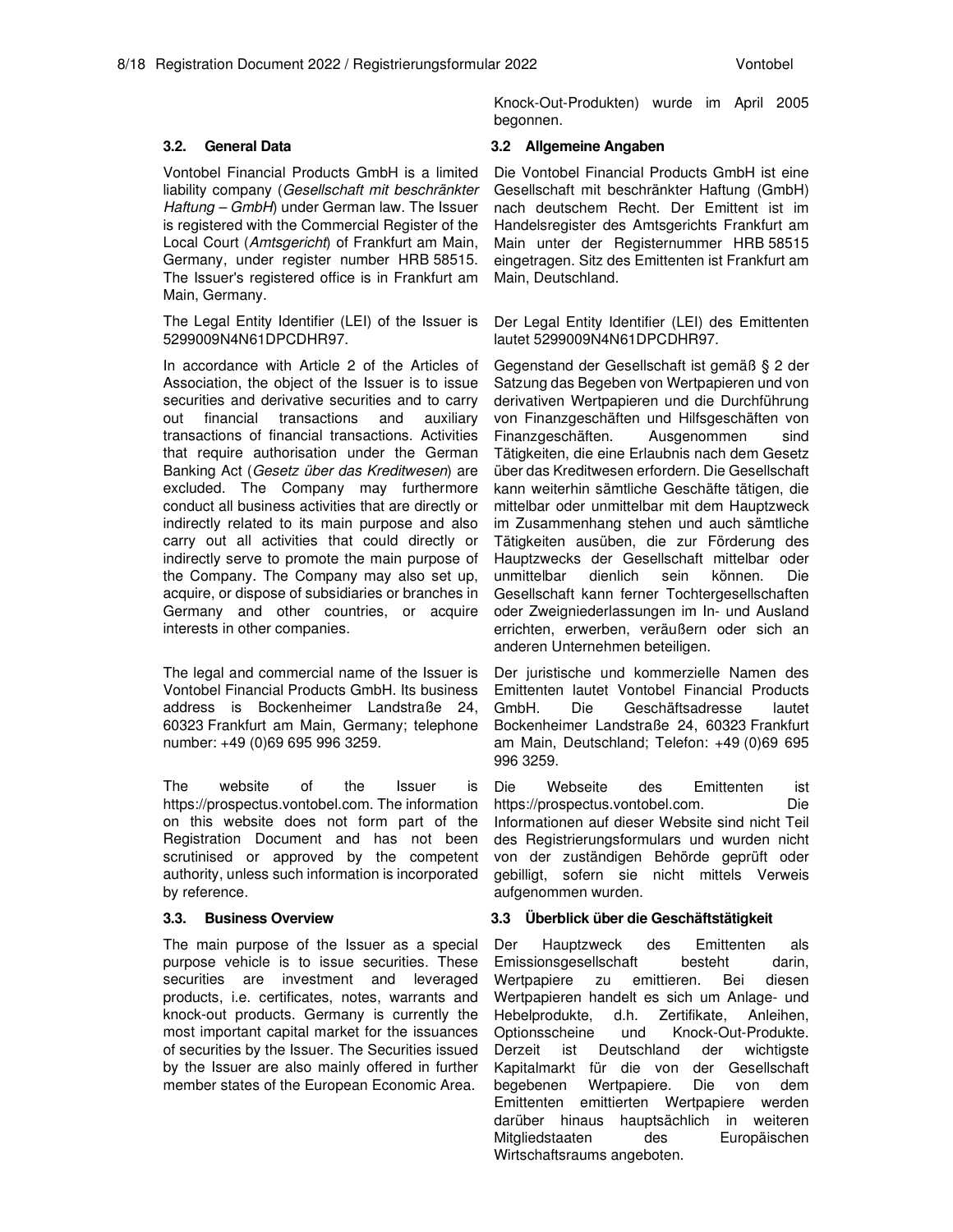### **3.4. Organisational Structure 3.4 Organisationsstruktur**

The Issuer is a limited liability company (Gesellschaft mit beschränkter Haftung – GmbH) under German law. The Issuer is a subsidiary of Vontobel Holding AG, Zurich, Switzerland. All shares of the Issuer are held by the group parent company, Vontobel Holding AG. The Issuer has no subsidiaries.

Established in 1924 and headquartered in Zurich, the Vontobel Group is a globally operating investment manager with Swiss roots. Vontobel Holding AG is the parent company of the Vontobel Group which consists of banks, capital markets companies and other Swiss and foreign companies. The shares of Vontobel Holding AG are listed on the SIX Swiss Exchange in Zurich.

The Issuer is dependent on other companies within the Vontobel Group for its business activities. The Company commenced its business activities as an issuance company (company whose main purpose is to issue securities) in spring 2005. The activities relating to the issuance of investment and leveraged products (issuance of certificates, bonds, warrants and knock-out products) commenced in April 2005. The securities issued are acquired by Bank Vontobel AG, Zurich. Simultaneously, the Company enters into OTC hedging transactions, i.e. hedging transactions negotiated individually between two parties, with other companies within the Vontobel Group (Bank Vontobel AG, Zurich, Switzerland, and Vontobel Financial Products Ltd., Dubai, United Arab Emirates). Bank Vontobel Europe AG, Frankfurt am Main branch, offers the Company's securities to the public and conducts marketing activities for the Company's securities.

Since the date of its last published audited financial statements (31 December 2021), there have been (i) no material adverse change in the prospects of the Issuer and (ii) no significant change in the financial performance of the Vontobel Group.

The Issuer's business is in particular affected by the overall economic development, especially in Germany and Europe, as well as by the general conditions in the financial markets. In addition, the political environment also affects the business. Furthermore, possible regulatory changes may have a negative impact for the Company on the demand and the cost side.

Der Emittent ist eine Gesellschaft mit beschränkten Haftung nach deutschem Recht. Der Emittent ist eine Tochtergesellschaft der Vontobel Holding AG, Zürich, Schweiz. Sämtliche Anteile am Emittenten werden von der Konzernobergesellschaft, der Vontobel Holding AG, gehalten. Der Emittent hat keine Tochtergesellschaften.

Die 1924 gegründete Vontobel Gruppe mit Sitz in Zürich ist ein weltweit tätiger Vermögensverwalter mit Schweizer Wurzeln. Die Vontobel Holding AG ist die Muttergesellschaft der Vontobel Gruppe, die aus Banken, Kapitalmarktunternehmen und anderen in- und ausländischen Unternehmen besteht. Die Aktien der Vontobel Holding AG sind an der SIX Swiss Exchange in Zürich notiert.

Die Emittentin ist in ihrer Geschäftstätigkeit von anderen Gesellschaften innerhalb der Vontobel Gruppe abhängig. Ihre Geschäftstätigkeit als Emissionsgesellschaft (Gesellschaft, deren Hauptzweck darin besteht, Wertpapiere zu emittieren) hat die Gesellschaft im Frühjahr 2005 aufgenommen. Mit der Emissionstätigkeit von Anlage- und Hebelprodukten (Begebung von Zertifikaten, Anleihen, Optionsscheinen und Knock-Out-Produkten) wurde im April 2005 begonnen. Die emittierten Wertpapiere werden von der Bank Vontobel AG, Zürich, übernommen. Gleichzeitig schließt die Gesellschaft mit anderen Gesellschaften der Vontobel Gruppe (Bank Vontobel AG, Zürich, Schweiz und Vontobel Financial Products Ltd., Dubai, Vereinigte Arabische Emirate) OTC-Absicherungsgeschäfte, d.h. zwischen zwei Parteien individuell ausgehandelte Absicherungsgeschäfte, ab. Die Bank Vontobel Europe AG, Niederlassung Frankfurt am Main, bietet die Wertpapiere der Gesellschaft öffentlich an und betreibt Marketing für die Wertpapiere der Gesellschaft.

### **3.5. Trend Information 3.5 Trendinformationen**

Seit dem Stichtag des letzten geprüften Abschlusses (31. Dezember 2021) gab es (i) keine wesentliche Verschlechterung der Aussichten der Gesellschaft und (ii) keine wesentliche Änderung der Finanz- und Ertragslage der Vontobel Gruppe.

Die Geschäftstätigkeit des Emittenten wird insbesondere durch die allgemeine wirtschaftliche Entwicklung, insbesondere in Deutschland und Europa, sowie die Rahmenbedingungen an den Finanzmärkten beeinflusst. Zusätzlich beeinflusst auch das politische Umfeld die Geschäftstätigkeit. Auch mögliche regulatorische Änderungen können zu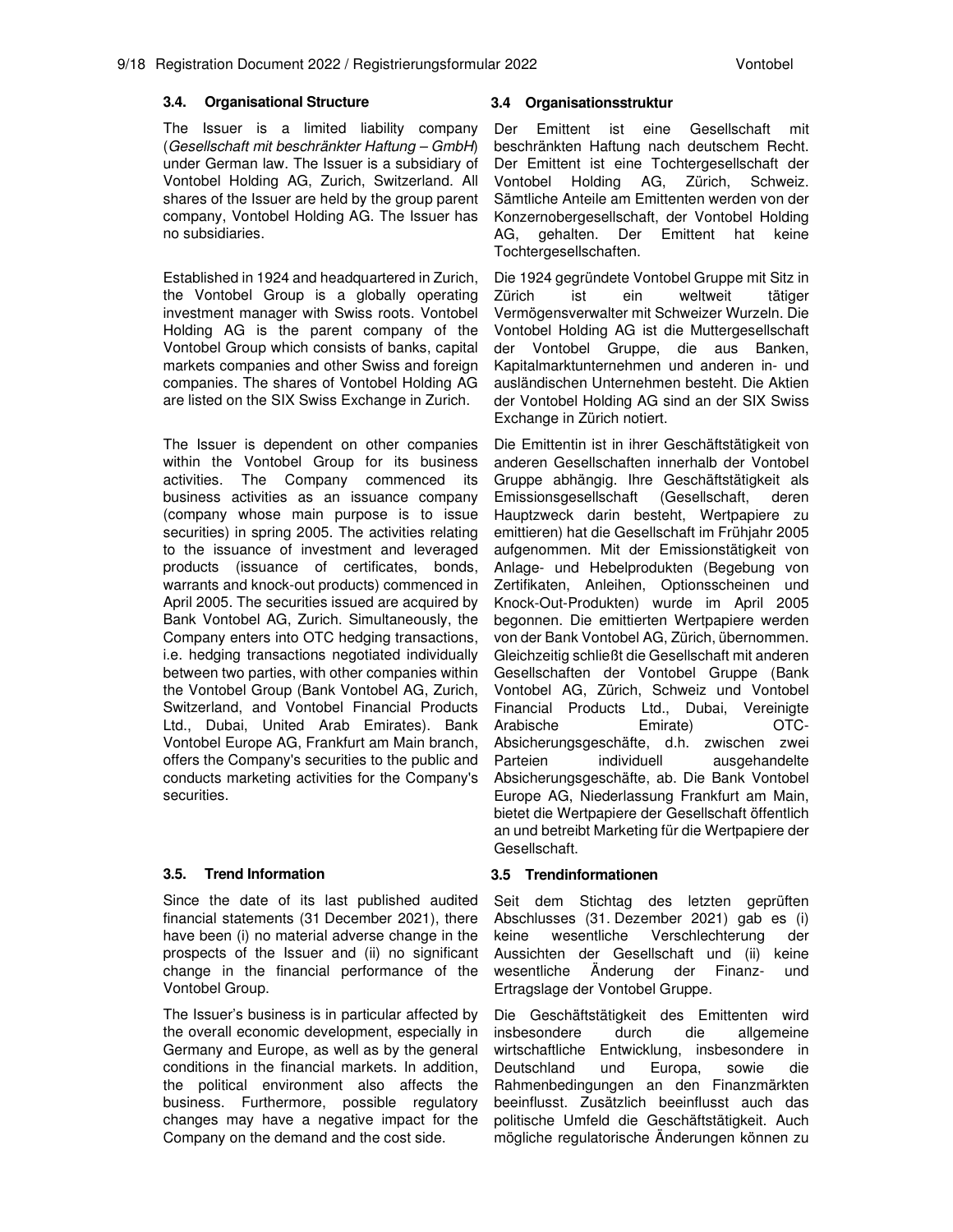The development at the beginning of 2022 is characterized by a cautious market environment, caused by the uncertainty of the markets about the future interest rate policy of the central banks and the increasing inflation trend that has been observed on many occasions. In addition, there are the effects of the conflict caused by Russia's military intervention in Ukraine, which cannot yet be fully assessed. As a result, at the beginning of the year there were price reductions in many of the underlying assets of the securities issued by the Company, especially in the area of equities. For many underlying assets from the commodity sector, on the other hand, due to the market conditions mentioned, rising prices can be observed.

The business development in 2021 cannot be extrapolated for the further development in 2022. The development of the capital markets should be similar to 2021, not least due to the ongoing global Corona virus pandemic. However, volatile markets are possible, not least due to political or economic uncertainties, which could then affect the Issuer's business. In this case, however, there should be increased issuing activity for new securities in order to have products on offer that are adapted to the respective market situation. This effect has already been seen recently in connection with the market development due to the worldwide measures to contain and combat the global Corona virus pandemic.

Despite the aforementioned economic, political and regulatory environment, the Issuer should be positioned to achieve a further expansion of its business. It can be assumed that the business of the Issuer will continue to grow year on year, particularly in Italy and the Scandinavian markets that have already been entered. It is also planned to publicly offer the Company's securities in Norway in 2022.

As of the date of this registration document, the impact of the above mentioned uncertainties and challenges on the Issuer's business is difficult to quantify. The costs resulting from the expected market entry into other European markets will be included by the Company in the annual budget agreements with the parties to the Issuance Agreement (for further information on the Issuance Agreement, see section 3.9), so that the Issuer should in any case be ensured an increase in revenues correlating with the increase in costs.

negativen Folgen auf der Nachfrage- und der Kostenseite führen.

Die Entwicklung zu Jahresbeginn 2022 ist geprägt von einem zurückhaltenden Marktumfeld, bedingt durch die Unsicherheit der Märkte über die zukünftige Zinspolitik der Notenbanken und die vielfach beobachtete zunehmende Inflationsentwicklung. Dazu kommen die Auswirkungen des durch die militärische Intervention Russlands in der Ukraine verursachten Konfliktes, welche derzeit noch nicht vollumfänglich eingeschätzt werden können. In der Folge sind bereits zu Beginn des Jahres Kursabschläge in vielen Basiswerten der von der Gesellschaft emittierten Wertpapiere zu verzeichnen, insbesondere im Aktienbereich. Bei vielen Basiswerten aus dem Rohstoffbereich sind aufgrund der genannten Marktbedingungen hingegen steigende Preise zu beobachten.

Für die weitere Entwicklung in 2022 lässt sich die Geschäftsentwicklung 2021 nicht fortschreiben. Zwar sollte die Entwicklung der Kapitalmärkte ähnlich wie in 2021 verlaufen, nicht zuletzt aufgrund der weiterhin fortdauernden globalen Corona-Virus-Pandemie. Jedoch sind volatile Märkte nicht zuletzt aufgrund politischer oder wirtschaftlicher Unsicherheiten möglich, die dann die Geschäftstätigkeit des Emittenten beeinträchtigen könnten. Allerdings sollte es in diesem Fall zu einer erhöhten Emissionstätigkeit bei neuen Wertpapieren kommen, um jeweils der jeweiligen Marktsituation angepasste Produkte im Angebot zu haben. Dieser Effekt zeigte sich zuletzt bereits im Zusammenhang mit der Marktentwicklung aufgrund der weltweiten Maßnahmen zur Eindämmung und Bekämpfung der globalen Corona-Virus-Pandemie.

Trotz des voranstehend genannten wirtschaftlichen, politischen und regulatorischen Umfelds sollte der Emittent dafür aufgestellt sein, eine weitere Ausweitung der Geschäftstätigkeit zu erreichen. Es ist davon auszugehen, dass die Geschäftstätigkeit insbesondere und den bereits erschlossenen skandinavischen Märkten auf Jahresbasis weiter wachsen wird. Es ist zudem geplant, Wertpapiere der Gesellschaft in 2022 öffentlich in Norwegen anzubieten.

Zum Datum dieses Registrierungsformulars sind die Auswirkungen der oben genannten Unsicherheiten und Herausforderungen auf die Geschäftstätigkeit des Emittenten schwer zu quantifizieren. Die sich aus dem voraussichtlichen Markteintritt in andere europäische Märkte ergebenden Kosten bringt die Gesellschaft in die jährlichen Budgetvereinbarungen mit den Parteien des Emissionsvertrags (weitere Informationen zum Emissionsvertrag unter Ziffer 3.9) ein, so dass für den Emittenten jedenfalls eine mit der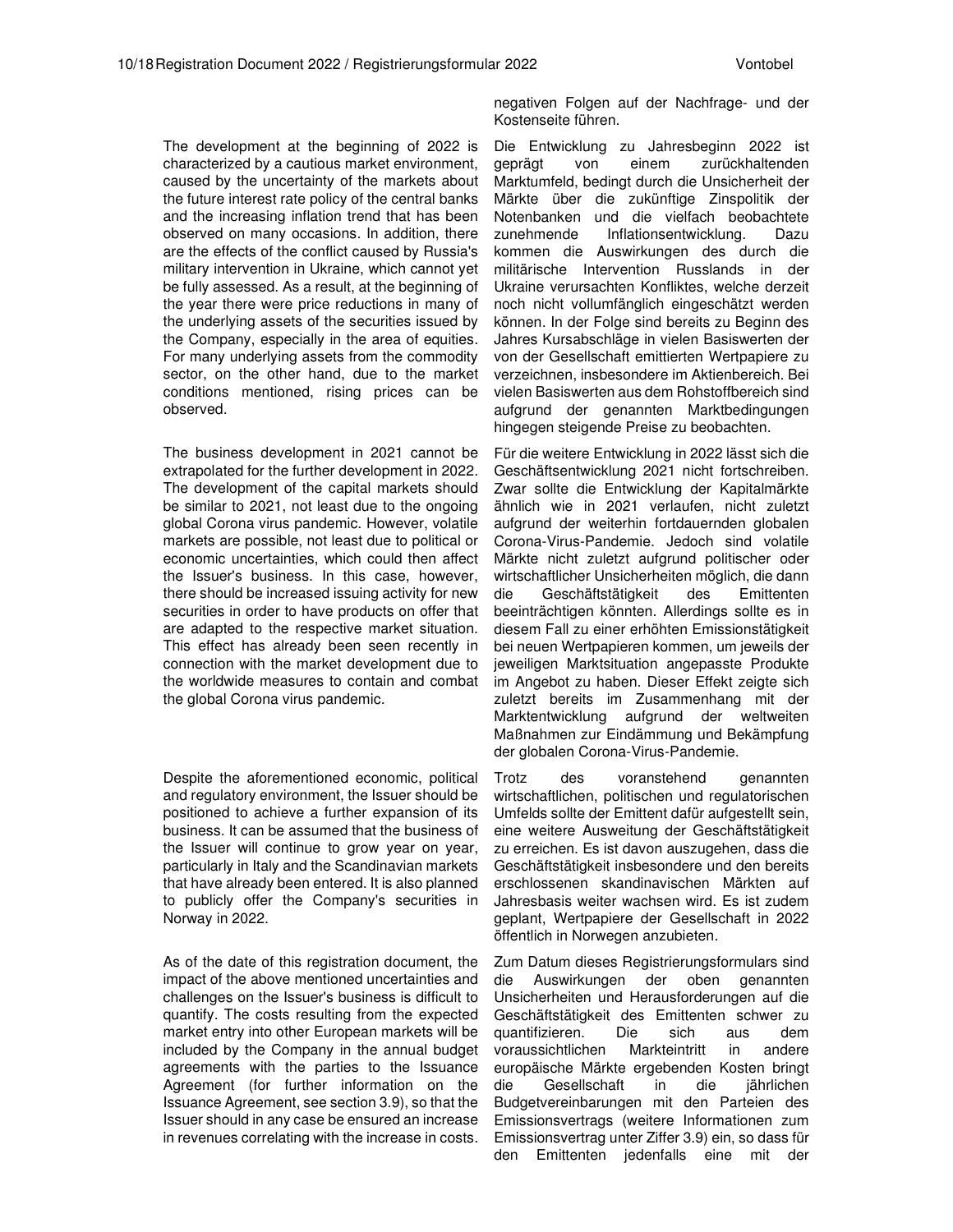Since the end of the last audited financial information (31 December 2021) no significant changes in the financial position of the Vontobel Group has occurred.

Liquidity is secured by the corporate structure, bank balances and the integration into the Vontobel Group. No liquidity squeezes are expected. The Company also has the ability obtain funds from the Vontobel Group at any time. Further information on the expected financing of the activities in particular in the description of the Issuance Agreement and the Hedging Agreement in section 3.9.

During a period of the last twelve months, there were no governmental, legal or arbitration proceedings (including any such proceedings which are pending or threatened of which the Company is aware) which may have, or have had in the recent past, significant effects on the Company's and/ or the Vontobel Group's financial position or profitability, except for the following:

In connection with the fraud committed by Bernard Madoff, the liquidators of investment vehicles that invested directly or indirectly in Madoff funds have filed lawsuits with various courts against more than 100 banks and custodians. The litigation is targeted at investors who redeemed their investments in these vehicles between 2004 and 2008. The liquidators are demanding that the investors repay the sums involved because they consider them to have been obtained unjustly as a result of the redemptions. Since the liquidators often only know the names of the investors' custodian banks, they have filed the lawsuits against them. Some of the lawsuits that have been filed are directed directly against companies of the Vontobel Group. Other lawsuits are directed against custodian banks of companies of the Vontobel Group (such as SIX SIS AG) who hold or have held investments in these vehicles in custody in this context. In the latter case, companies of the Vontobel Group are (only) indirectly affected by these lawsuits, as these lawsuits are directed directly against the custodian banks. The defendant custodian banks have notified Vontobel of the lawsuits filed and

Kostensteigerung korrelierende Erlössteigerung sichergestellt sein sollte.

#### **3.6. Significant Changes 3.6 Wesentliche Veränderungen**

Seit dem Stichtag des letzten geprüften Jahresabschlusses (31. Dezember 2021) sind keine wesentlichen Veränderungen in der Finanzlage der Vontobel Gruppe eingetreten.

### **3.7. Expected Financing of the Activities 3.7 Erwartete Finanzierung der Tätigkeiten**

Die Liquidität ist aufgrund der Geschäftsstruktur, der Guthaben bei Kreditinstituten sowie der Einbindung in die Vontobel Gruppe gesichert. Liquiditätsengpässe sind nicht zu erwarten. Zudem hat die Gesellschaft jederzeit die Möglichkeit, sich über die Vontobel Gruppe zu refinanzieren. Nähere Informationen zur erwarteten Finanzierung der Tätigkeiten siehe insbesondere auch in der Beschreibung des Emissionsvertrags und des Absicherungsvertrags unter Ziffer 3.9.

### **3.8. Legal Proceedings 3.8 Gerichts- und Schiedsgerichtsverfahren**

Mit Ausnahme der nachfolgend beschriebenen Sachverhalte bestanden keine etwaigen staatlichen Interventionen, Gerichts- oder Schiedsgerichtsverfahren (einschließlich derjenigen Verfahren, die nach Kenntnis der Gesellschaft noch anhängig sind oder eingeleitet werden könnten), die im Zeitraum der mindestens 12 letzten Monate stattfanden und die sich in jüngster Zeit erheblich auf die Finanzlage oder die Rentabilität des Emittenten und/ oder der Vontobel Gruppe ausgewirkt haben oder sich in Zukunft auswirken könnten.

Im Zusammenhang mit dem von Bernard Madoff begangenen Betrug wurden über 100 Banken und Depotstellen durch Liquidatoren von Investment-Vehikeln, die direkt oder indirekt in Madoff-Fonds investierten, an verschiedenen Gerichten eingeklagt. Diese Klagen richten sich an die Investoren, welche Anteile an diesen Investment-Vehikeln zwischen 2004 und 2008 zurückgegeben hatten. Die Liquidatoren fordern von diesen Investoren die Beträge zurück, die diese mit der Rückgabe ihrer Ansicht nach ungerechtfertigt erhalten hätten. Da den Liquidatoren oft namentlich nur die Depotbanken der Investoren bekannt sind, haben sie die Klagen gegen diese gerichtet. Einige der eingereichten Klagen richten sich direkt gegen Gesellschaften der Vontobel Gruppe. Andere Klagen richten sich gegen Depotstellen/Custodians von Gesellschaften der Vontobel Gruppe (wie etwa die SIX SIS AG), welche in diesem Zusammenhang Anteile verwahren bzw. verwahrt haben. Im letztgenannten Fall sind Gesellschaften der Vontobel Gruppe (nur) mittelbar von den Klagen betroffen, da sich die Klagen unmittelbar gegen die Depotstellen/Custodians richten. Die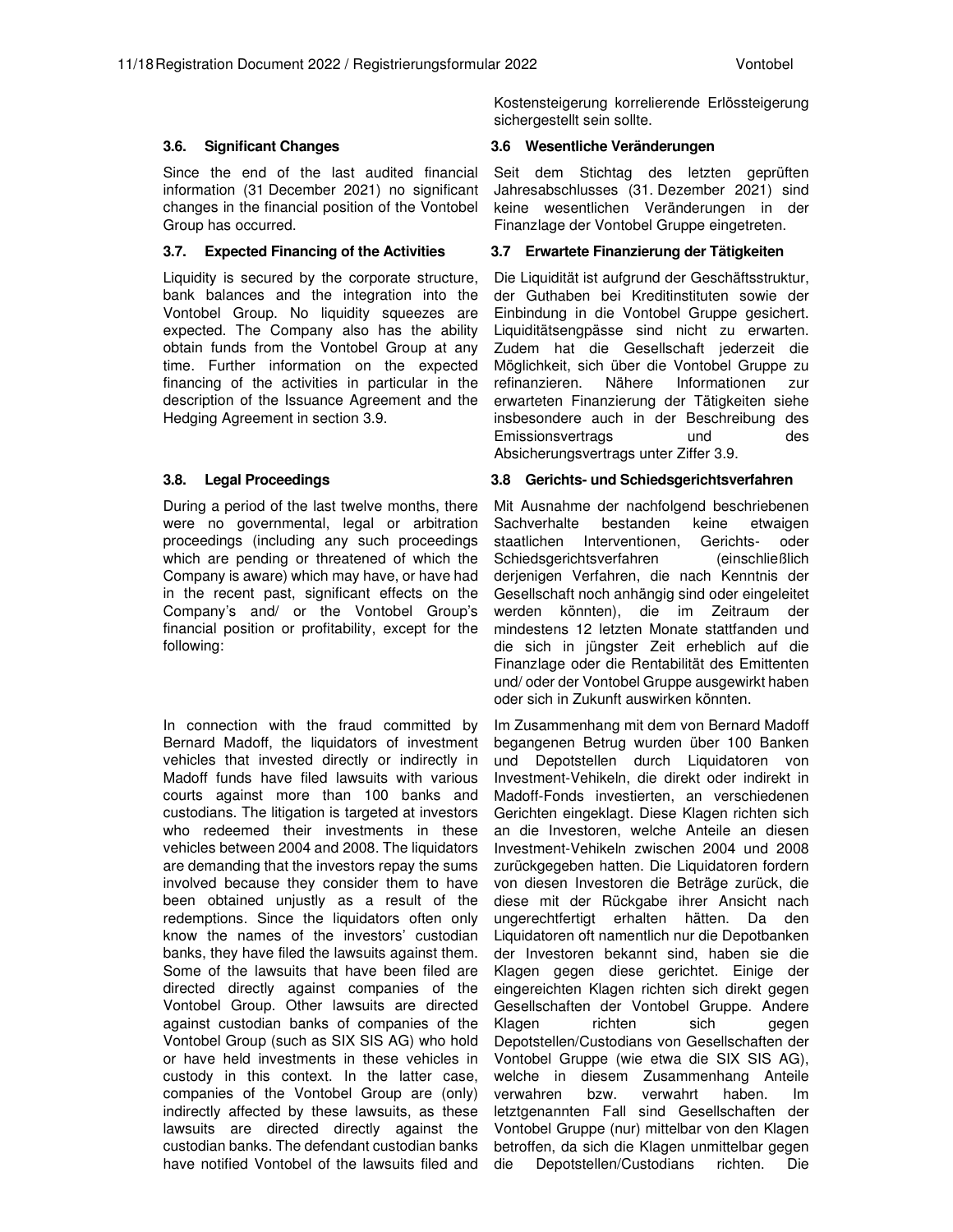have registered corresponding rights of recourse. The claims filed against Vontobel since 2010 concern the redemption of investments. The litigation amounts total around USD 44.1 mn. However, based on the information currently available to it, Vontobel believes the probability of a lawsuit resulting in an outflow of funds is low and has therefore decided not to set aside any provisions for such a lawsuit, but rather to disclose the amount under contingent liabilities.

#### **3.9. Material Agreements 3.9 Wesentliche Verträge**

With the exception of the agreements described below, no material contracts exists that are not entered into in the ordinary course of the Company's business, which could result in any member of the Vontobel Group being under an obligation or entitlement that is material to the Company's ability to meet its obligations to security holders in respect of the securities being issued.

#### Issuance Agreement

On 7 April 2010 (last revised on 26 January 2022), an agreement was concluded between the Issuer, Bank Vontobel AG, Zurich, Switzerland, and Vontobel Financial Products Ltd., Dubai, United Arab Emirates. The terms of this agreement provide that the Issuer shall issue structured products for the European market which shall be sold to Bank Vontobel AG as the exclusive purchaser. Under the terms of the agreement, Bank Vontobel AG and Vontobel Financial Products Ltd. shall hedge the financial risk arising from the issuance activities by means of OTC hedging transactions (hedging transactions negotiated individually between two parties). The agreement also governs the remuneration for the services provided between the Group companies. The services provided for the Issuer in the context of the issuance of the derivative products mainly comprise services in the form of settlement, risk management and fair value hedging.

#### **Hedging Agreement**

On 18 March 2005, the Issuer entered into an agreement with Vontobel Holding AG, Zurich, Switzerland, with the following principal contents: The Issuer shall issue warrants and certificates which shall be purchased in each case by Bank Vontobel AG, a 100% subsidiary of Vontobel Holding AG. The full hedging of the Issuer's

beklagten Depotstellen/Custodians haben Vontobel über die eingereichten Klagen notifiziert und entsprechende Regressrechte angemeldet. Die seit dem Jahre 2010 gegen Vontobel eingeleiteten Klagen betreffen Rücknahmen von Anteilen. Diese Klagen belaufen sich auf rund US Dollar 44,1 Mio. Vontobel erachtet beim derzeitigen Informationsstand die Wahrscheinlichkeit eines Mittelabflusses als gering und hat deshalb entschieden, keine Rückstellungen für diese Klagen zu bilden, sondern den Betrag unter den Eventualverpflichtungen auszuweisen.

Nachfolgend werden alle wesentlichen abgeschlossenen Verträge kurz zusammengefasst, die nicht im Rahmen der normalen Geschäftstätigkeit abgeschlossen wurden und die dazu führen könnten, dass jedwedes Mitglied der Vontobel Gruppe eine Verpflichtung oder ein Recht erlangt, die bzw. das für die Fähigkeit des Emittenten, seinen Verpflichtungen gegenüber den Wertpapierinhabern in Bezug auf die ausgegebenen Wertpapiere nachzukommen, von wesentlicher Bedeutung sind:

#### **Emissionsvertrag**

Am 7. April 2010 (zuletzt aktualisiert am 26. Januar 2022) wurde ein Vertrag zwischen dem Emittenten, der Bank Vontobel AG, Zürich, Schweiz, und der Vontobel Financial Products Ltd., Dubai, Vereinigte Arabische Emirate, mit folgendem wesentlichen Inhalt geschlossen: Im Rahmen dieser Vereinbarung wird geregelt, dass der Emittent strukturierte Produkte für den europäischen Markt emittiert, welche an die Bank Vontobel AG als exklusive Abnehmerin veräußert werden. Die Bank Vontobel AG und die Vontobel Financial Products Ltd. sichern nach diesem Vertrag das finanzielle Risiko aus der Emissionstätigkeit durch individuell ausgehandelte Absicherungsgeschäfte (sogenannte OTC-Absicherungsgeschäfte) ab. Außerdem wird die Vergütung für die Leistungserbringung zwischen den Gruppengesellschaften geregelt. Für den Emittenten werden hierbei im Wesentlichen Leistungen in Form von Abwicklung, Risikomanagement sowie Fair-Value-Hedging im Rahmen der Emission der derivativen Produkte erbracht.

#### Absicherungsvertrag

Am 18. März 2005 wurde ein Vertrag zwischen dem Emittenten und der Vontobel Holding AG, Zürich, Schweiz, mit folgendem wesentlichen Inhalt geschlossen: Der Emittent emittiert Optionsscheine und Zertifikate, die jeweils von der Bank Vontobel AG, Zürich, einer 100%-igen Tochtergesellschaft der Vontobel Holding AG,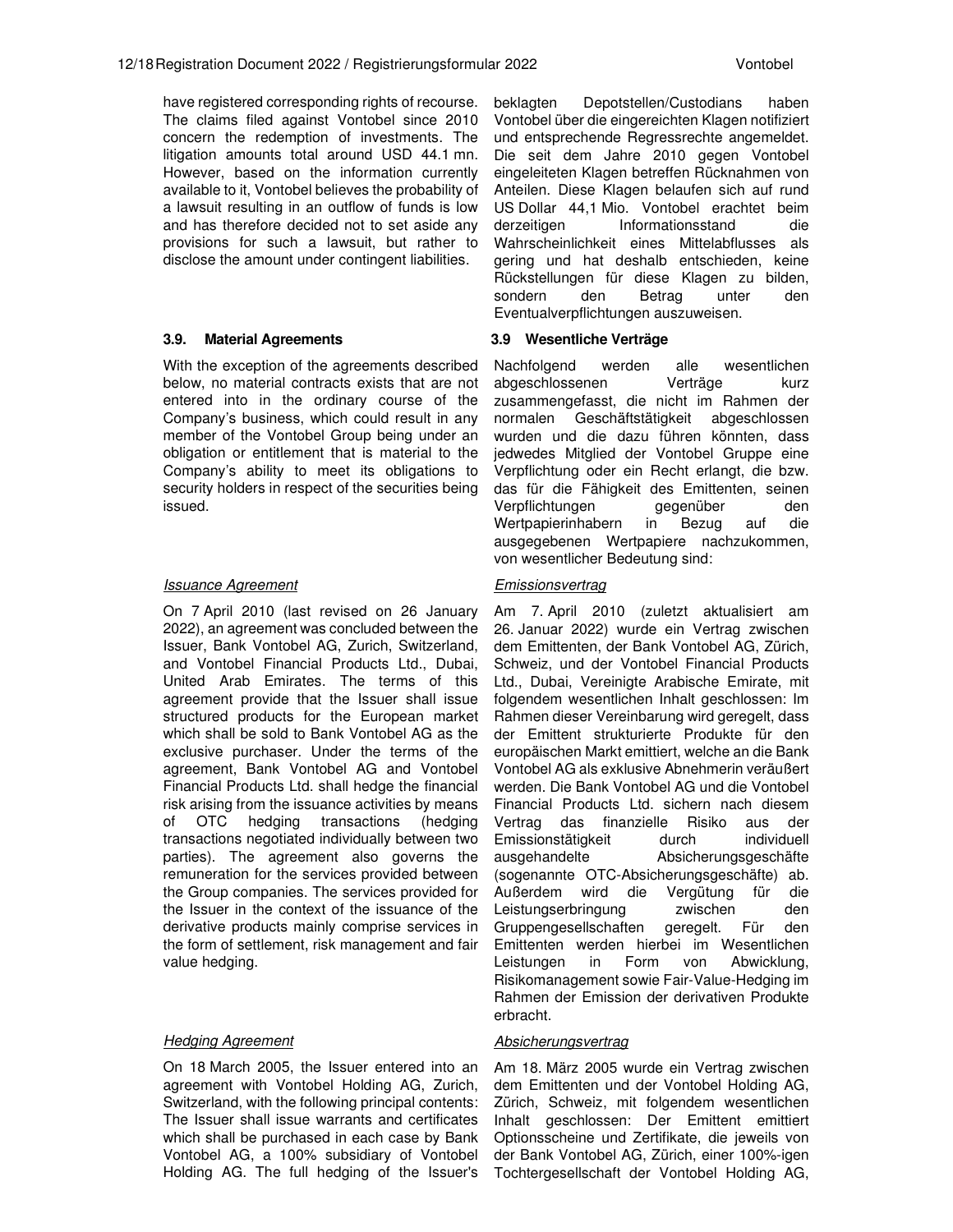positions required in this connection shall take the form of back-to-back transactions, that is, generally take the form of an OTC hedge corresponding to the respective issuance concluded with another company within the Vontobel Group, as provided in the Issuance Agreement described above. Furthermore, Vontobel Holding AG has undertaken to ensure that the Issuer does not have open risk positions at any time or that any such positions are fully hedged and closed by recording a corresponding back-to-back transaction. In addition to the monitoring of possible open risk positions by the Issuer, the situation is monitored on a daily basis by the Market Risk Control unit of Bank Vontobel AG which is responsible for this function with respect to the Vontobel Group.

### **4. Major Shareholders 4. Hauptgesellschafter**

The Company's sole shareholder is Vontobel Holding AG, Zurich, a listed stock corporation (Aktiengesellschaft) under Swiss law. The shares of Vontobel Holding AG are listed on the SIX Swiss Exchange in Zurich.

#### Shareholders pooling agreement

In connection with the shares of Vontobel Holding AG, Zurich, a shareholder pool, consisting of a core pool and an extended pool of shareholders, has been in place since August 2017 and combines a total of 50.9 % of votes. A total of 44.5 % of votes are controlled through the core pool, comprising the pool members Vontobel Foundation and Pellegrinus Holding (total of 19.6 % of votes), as well as the family holding company Vontrust AG (14.3 % of votes), and the family holding company Advontes AG (10.6 % of votes). The remaining 6.3 % of votes are bound through the extended pool with one family member (Kathrin Kobel-Vontobel). The core pool imposes restrictions on the transfer of shares and grants pre-emptive rights in favor of the members of the core pool.

The shares bound in the core pool are subject to a vote pooling requirement and votes have to be cast at the Annual General Meeting of Vontobel Holding AG in accordance with the preceding resolutions of the core pool or, for its duration, of the extended pool. The earliest possible date for termination of the core pool is the end of 2026. The extended pool was concluded for an indefinite period of time and can be terminated at the end of any year, subject to an 18-month notice period. The members of the core pool have a right of purchase or a pre-emptive right to acquire the pool shares bound in the extended pool. Pool shares acquired in this way become

übernommen werden. Die erforderliche vollständige Absicherung der Positionen des Emittenten in diesem Zusammenhang erfolgt mittels so genannter Back-to-back-Transaktionen, d.h. grundsätzlich in Form eines der jeweiligen Emission entsprechenden OTC-Hedges bei einer anderen Gesellschaft der Vontobel Gruppe, vgl. vorstehend beschriebenen Emissionsvertrag. Des Weiteren hat sich die Vontobel Holding AG verpflichtet, dafür Sorge zu tragen, dass zu keiner Zeit bei dem Emittenten offene Risikopositionen entstehen bzw. solche durch entsprechende Buchung einer Back-toback-Transaktion vollständig abgesichert und geschlossen sind. Neben der Überprüfung des Emittenten, ob offene Risikopositionen bestehen, erfolgt auf täglicher Basis eine Überprüfung durch die für die Vontobel Gruppe funktional verantwortliche Stelle Market Risk Control der Bank Vontobel AG.

Alleiniger Gesellschafter des Gesellschaft ist die Vontobel Holding AG, Zürich, eine börsennotierte Aktiengesellschaft nach Schweizerischem Recht. Die Aktien der Vontobel Holding AG sind an der SIX Swiss Exchange in Zürich notiert.

#### Aktionärbindungsvertrag

Seit August 2017 besteht im Zusammenhang mit den Aktien der Vontobel Holding AG, Zürich, ein Aktionärspool, der sich aus einem Kernpool und einem Erweiterten Pool zusammensetzt und insgesamt 50,9 % der Aktienstimmen vereinigt. Über den Kernpool, bestehend aus den Poolmitgliedern Vontobel-Stiftung und Pellegrinus Holding (insgesamt 19,6 % der Aktienstimmen) sowie der Familienholding Vontrust AG (14,3 % der Aktienstimmen) und der Familienholding Advontes AG (10,6 %), werden 44,5 % der Aktienstimmen und über den Erweiterten Pool mit einem Familienmitglied (Kathrin Kobel-Vontobel), die verbleibenden 6,3 % der Aktienstimmen gebunden. Der Kernpool sieht Übertragungsbeschränkungen und Vorhandrechte zu Gunsten der Mitglieder des Kernpools vor.

Die im Kernpool gebundenen Aktien unterstehen einer Stimmbindung und die Poolmitglieder sind verpflichtet, in der Generalversammlung der Vontobel Holding AG gemäß den vorangehenden Beschlüssen des Kernpools bzw. des Erweiterten Pools (während der Dauer desselben) zu stimmen. Der Kernpool ist erstmals per Ende 2026 kündbar. Der Erweiterte Pool wurde mit einer unbestimmten Dauer abgeschlossen und kann unter Einhaltung einer Frist von 18 Monaten je auf ein Jahresende gekündigt werden. An den unter dem Erweiterten Pool gebundenen Poolaktien haben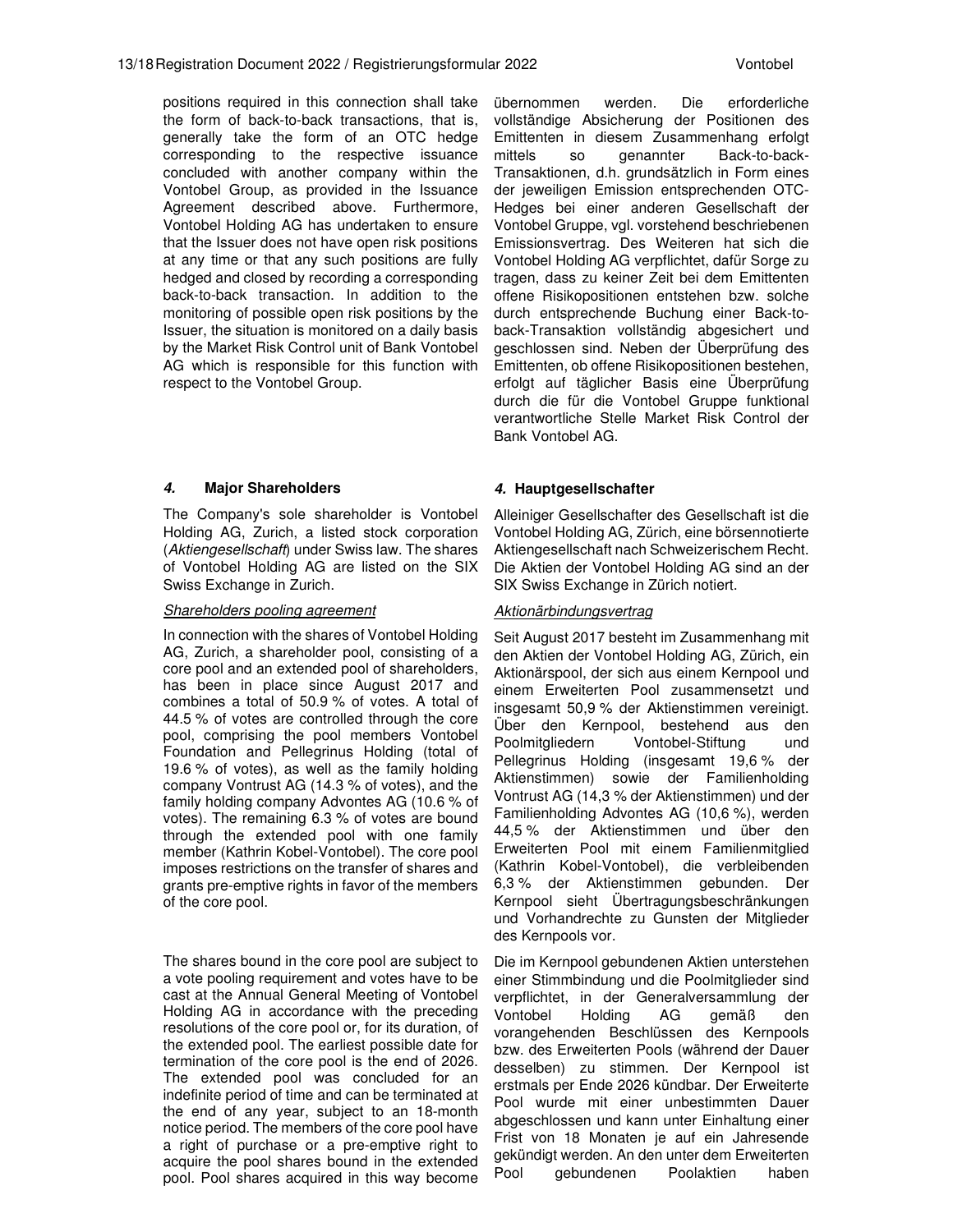part of the core pool. Shares bound in the extended pool, together with shares bound in the core pool, are subject to a joint vote pooling requirement, and votes have to be cast at the Annual General Meeting of Vontobel Holding AG in accordance with the preceding resolutions of the extended pool. Vontobel Holding AG and its executives are not members of the shareholder pool.

#### Cross Shareholdings

No cross shareholdings exist between Vontobel Holding AG or its subsidiaries and other corporations that exceed 5% of capital or voting rights.

### Restricted Transferability

The transfer of registered shares of Vontobel Holding AG requires the approval of the board of directors of Vontobel Holding AG or a committee designated by the board of directors of Vontobel Holding AG. If listed registered shares of Vontobel Holding AG are acquired through the stock market, title to the shares is transferred at the time of their transfer to the acquirer. If listed registered shares are acquired other than through the stock market, title passes to the acquirer when the latter applies to Vontobel Holding AG for recognition as a shareholder. However, in any event, the acquirer may not exercise voting rights associated with the shares or any other rights associated with the voting rights until Vontobel Holding AG has recognised the acquirer as a shareholder. The acquirer is not subject to any restrictions on the exercise of any other shareholder rights.

The board of directors of Vontobel Holding AG may refuse to recognise an acquirer of registered shares of Vontobel Holding AG as a full shareholder, inter alia, if the number of registered shares of Vontobel Holding AG held by the acquirer exceeds 10% of the total number of registered shares recorded in the commercial register.

#### **5.** Administrative, Management **Supervisory Bodies**

The Company currently has three managing directors (Geschäftsführer) and an advisory board (Beirat). The advisory board decides on the appointment and removal of managing directors, their powers of representation and on the conclusion, amendment and termination of

unterstehen dem Kernpool. Die im Erweiterten Pool gebundenen Aktien unterstehen zusammen mit den im Kernpool gebundenen Aktien einer gemeinsamen Stimmbindung und die Poolmitglieder sind verpflichtet, in der Generalversammlung der Vontobel Holding AG gemäß den vorangehenden Beschlüssen des Erweiterten Pools zu stimmen. Die Vontobel Holding AG und deren Führungskräfte sind nicht Mitglieder im Aktionärspool.

### Kreuzbeteiligungen

Es bestehen keine Kreuzbeteiligungen zwischen der Vontobel Holding AG sowie deren Tochtergesellschaften mit anderen Aktiengesellschaften, die 5% des Kapitals oder der Stimmrechte überschreiten.

### Vinkulierung

Die Übertragung der Namenaktien der Vontobel Holding AG bedarf der Zustimmung des Verwaltungsrates der Vontobel Holding AG oder eines vom Verwaltungsrat bezeichneten Ausschusses (sogenannte Vinkulierung). Werden die börsenkotierten Namenaktien der Vontobel Holding AG börsenmäßig erworben, so geht das Eigentum an den Aktien mit der Übertragung auf den Erwerber über. Werden die börsenkotierten Namenaktien der Vontobel Holding AG ausserbörslich erworben, so geht das Eigentum auf den Erwerber über, sobald dieser bei der Vontobel Holding AG ein Gesuch um Anerkennung als Aktionär eingereicht hat. In jedem Fall kann der Erwerber aber bis zu seiner Anerkennung durch die Vontobel Holding AG weder das mit den Aktien verknüpfte Stimmrecht der Vontobel Holding AG noch andere mit dem Stimmrecht zusammenhängende Rechte ausüben. In der Ausübung aller übrigen Aktionärsrechte ist der Erwerber nicht eingeschränkt.

Der Verwaltungsrat der Vontobel Holding AG kann einen Erwerber von Namenaktien der Vontobel Holding AG als Vollaktionär unter anderem ablehnen, wenn die Anzahl der von ihm gehaltenen Namenaktien der Vontobel Holding AG zehn Prozent der Gesamtzahl der im Handelsregister eingetragenen Namenaktien überschreitet.

#### **5. Verwaltungs-, Leitungs- und Aufsichtsorgane**

Die Gesellschaft hat derzeit drei Geschäftsführer und einen Beirat. Der Beirat beschließt über die Bestellung und Abberufung von Geschäftsführern, deren Vertretungsmacht sowie über den Abschluss, Änderung und Beendigung von Dienstverträgen sowie allen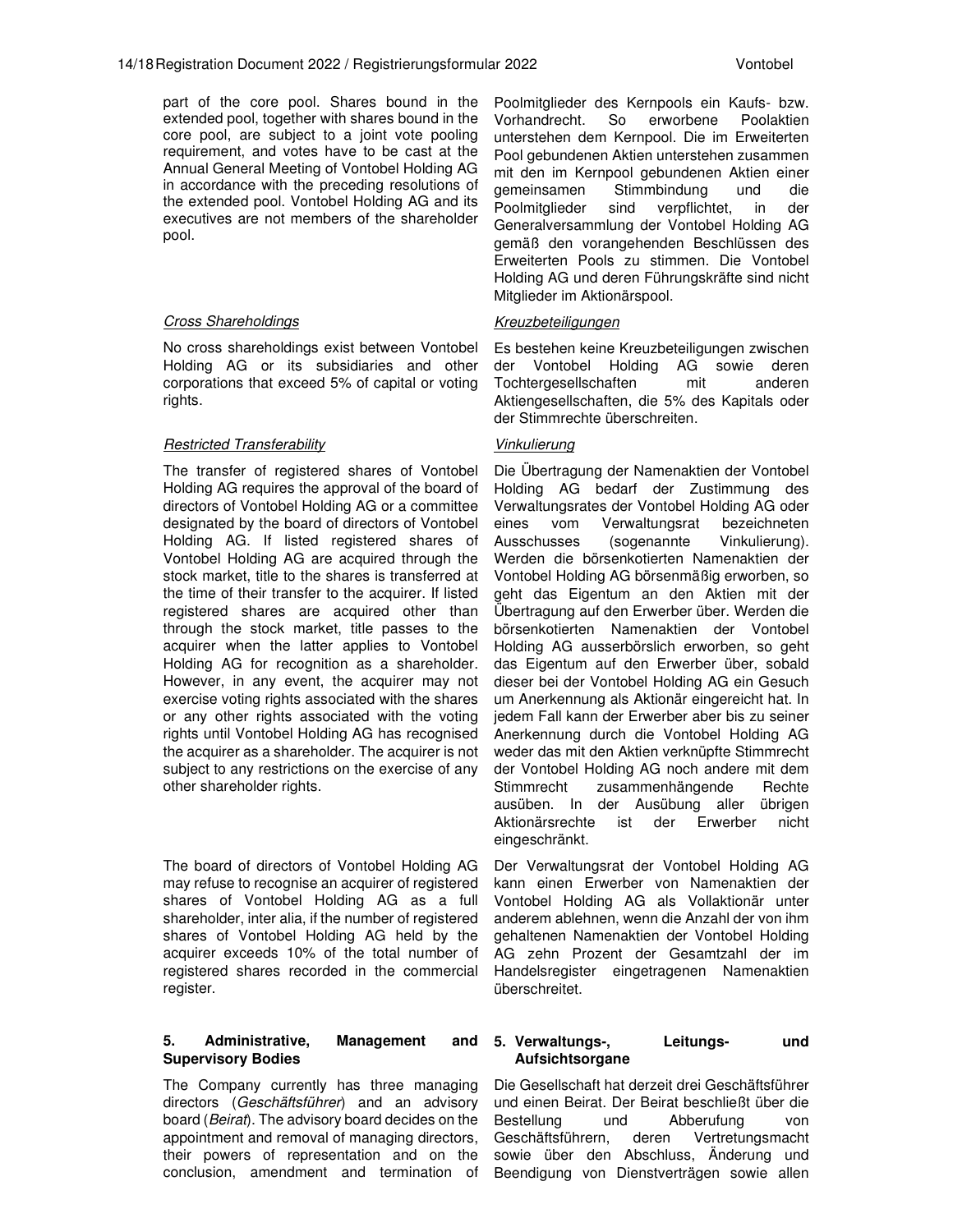service contracts and all other contracts between the managing directors and the Company. The members of the advisory board shall be appointed and removed by the shareholder Vontobel Holding AG, Zurich.

The business address of the members of the administrative, management and supervisory bodies is the business address of the Company.

#### Managing Directors

The managing directors are Anton Hötzl, Jörn Peglow and Daniela Werner. Anton Hötzl and Jörn Peglow are employees of Bank Vontobel Europe AG, Munich, Germany. Daniela Werner is an employee of Bank Vontobel AG, Zurich, Switzerland.

### Advisory Board

The members of the advisory board are Markus Pfister (Chairman), Florian Bättig, Roland Luchsinger and Stefan Simon. The members of the Advisory Board are employees of Bank Vontobel AG, Zurich, Switzerland.

#### Conflicts of interests

There are no potential conflicts of interest between the obligations of the managing directors in respect of Vontobel Financial Products GmbH and their private interests and other obligations.

### **6. Financial Information 6. Finanzinformationen**

The following financial information were prepared in accordance with the provisions of the German Commercial Code (Handelsgesetzbuch) and the German Law on Limited Liability Companies (Gesetz betreffend die Gesellschaften mit beschränkter Haftung).

Relevant financial information of the Company for the financial year 2021 (consolidated financial statements as well as separate financial statemens) is incorporated by reference in accordance with Article 19 of the Prospectus Regulation (for detailed information on the pages of the annual report see section "7. Information Incorporated by Reference").

Relevant financial information of the Company for the financial year 2020 (consolidated financial statements as well as separate financial statemens) is incorporated by reference in accordance with Article 19 of the Prospectus Regulation (for detailed information on the pages

sonstigen Verträgen der Geschäftsführer mit der Gesellschaft. Die Mitglieder des Beirates werden vom Gesellschafter Vontobel Holding AG, Zürich, entsandt und abberufen.

Die Geschäftsanschrift der Mitglieder der Verwaltungs-, Leitungs- und Aufsichtsorgane ist die Geschäftsadresse der Gesellschaft.

### Geschäftsführung

Geschäftsführer sind Anton Hötzl, Jörn Peglow und Daniela Werner. Anton Hötzl und Jörn Peglow sind Angestellte der Bank Vontobel Europe AG, München, Deutschland. Daniela Werner ist Angestellte der Bank Vontobel AG, Zürich, Schweiz.

### Beirat

Mitglieder des Beirats sind Markus Pfister (Vorsitzender), Florian Bättig, Roland Luchsinger und Stefan Simon. Die Mitglieder des Beirats sind Angestellte der Bank Vontobel AG, Zürich.

### Interessenskonflikte

Es bestehen keine potentiellen Interessenkonflikte zwischen den Verpflichtungen der Geschäftsführer gegenüber der Vontobel Financial Products GmbH und ihren privaten Interessen und sonstigen Verpflichtungen.

Die nachfolgenden Finanzinformationen wurden nach den Vorschriften des Handelsgesetzbuchs (HGB) und des Gesetzes betreffend die Gesellschaften mit beschränkter Haftung (GmbHG) aufgestellt.

### **6.1. History and Business Development 6.1 Geschäftsgeschichte und Geschäftsentwicklung**

Relevante Finanzinformationen der Gesellschaft für das Geschäftsjahr 2021 (Konzernrechnung sowie Einzelabschluss) werden gemäß Artikel 19 der Prospektverordnung durch Verweis einbezogen (detaillierte Informationen zu den Seiten des Jahresabschlusses in Abschnitt "7. Durch Verweis einbezogene Informationen").

### **6.2. History and Business Development 6.1 Geschäftsgeschichte und Geschäftsentwicklung**

Relevante Finanzinformationen der Gesellschaft für das Geschäftsjahr 2020 (Konzernrechnung sowie Einzelabschluss) werden gemäß Artikel 19 der Prospektverordnung durch Verweis einbezogen (detaillierte Informationen zu den Seiten des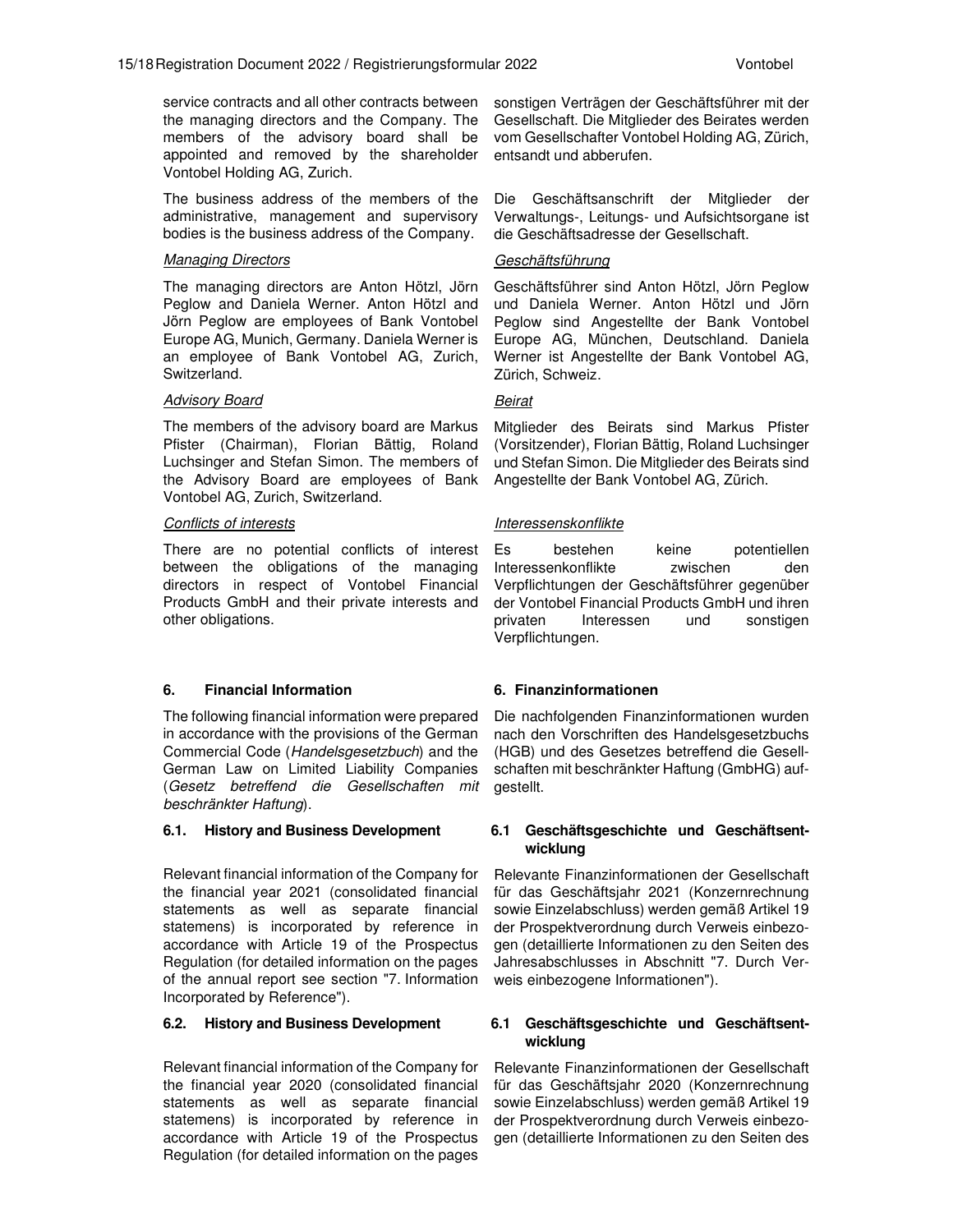of the annual report see section "7. Information Incorporated by Reference").

Jahresabschlusses in Abschnitt "7. Durch Verweis einbezogene Informationen").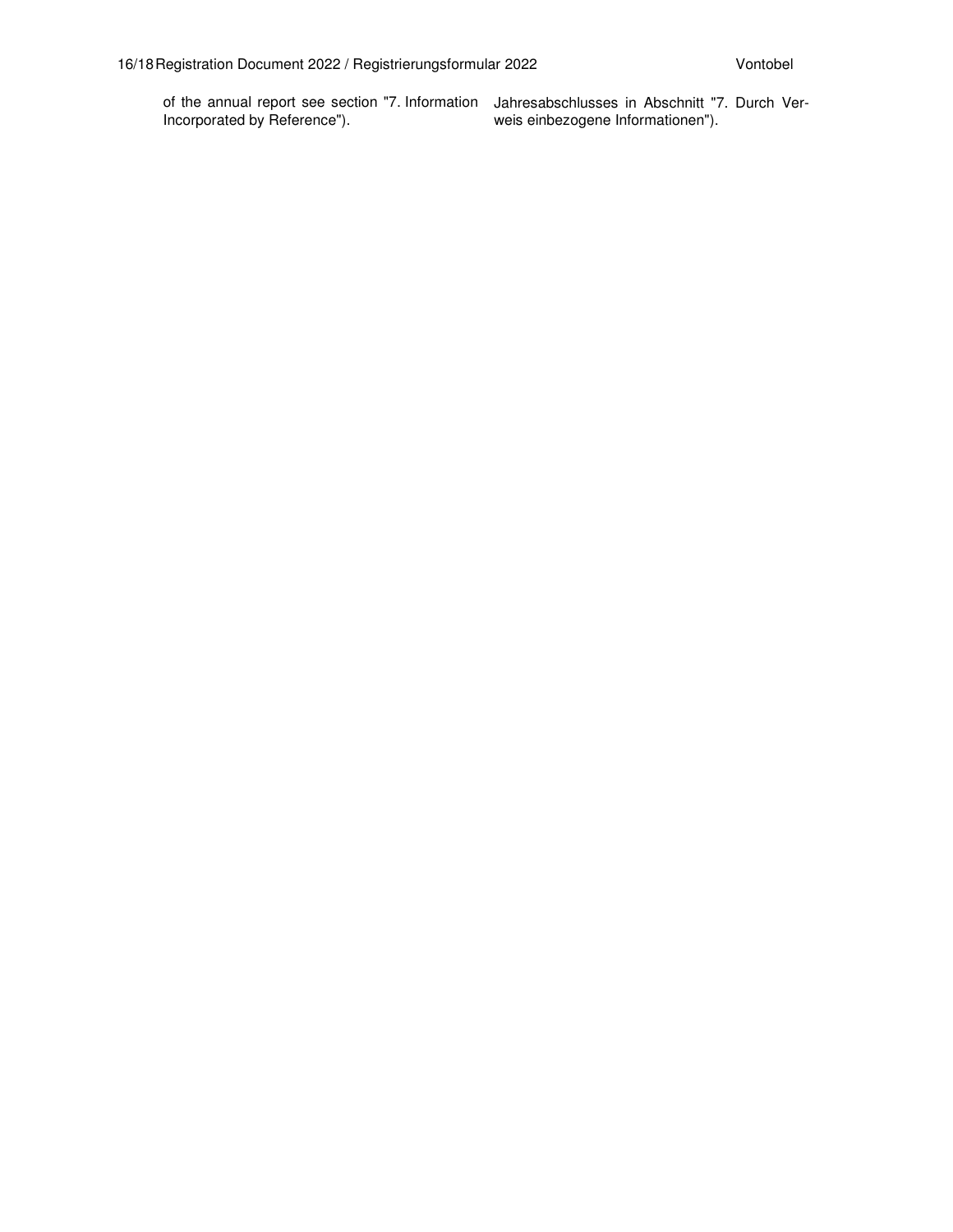#### **7. Information Incorporated by Reference**

Pursuant to Article 19 of the Prospectus Regulation, certain information is incorporated by reference into the Registration Document; therefore, such information forms part of the Registration Document.

The information so incorporated by reference in the Registration Document is identified in each case in the table below by reference to the document (including the section and page number) in which the relevant information is included. The non-incorporated parts are either not relevant for the investor or covered elsewhere in the Registration Document.

| DOCUMENT/INFORMATION                                                         | <b>PAGE REFERENCES</b><br>IN THE DOCUMENT | <b>SECTION AND PAGE IN</b><br><b>THE REGISTRATION</b><br><b>DOCUMEN</b> |  |  |  |
|------------------------------------------------------------------------------|-------------------------------------------|-------------------------------------------------------------------------|--|--|--|
| From the Company's annual report as of 31 December 2021*                     |                                           |                                                                         |  |  |  |
| <b>Consolidated financial statements (IFRS)</b>                              |                                           |                                                                         |  |  |  |
| Balance sheet as of 31 December 2021                                         | 4                                         | section 6.1 / page 15                                                   |  |  |  |
| Income statement for the period from 1 Jan-<br>uary 2021 to 31 December 2021 | 5                                         | section 6.1 / page 15                                                   |  |  |  |
| Statement of cash flows (indirect method)                                    | 7                                         | section 6.1 / page 15                                                   |  |  |  |
| Notes to the financial statements as of<br>31 December 2021                  | $8 - 15$                                  | section 6.1 / page 15                                                   |  |  |  |
| Auditor`s report                                                             | 23-26                                     | section 6.1 / page 15                                                   |  |  |  |
| From the Company's annual report as of 31 December 2020**                    |                                           |                                                                         |  |  |  |
| <b>Consolidated financial statements (IFRS)</b>                              |                                           |                                                                         |  |  |  |
| Balance sheet as of 31 December 2020                                         | 4                                         | section 6.2 / page 15                                                   |  |  |  |
| Income statement for the period from 1 Jan-<br>uary 2020 to 31 December 2020 | 5                                         | section 6.2 / page 15                                                   |  |  |  |
| Statement of cash flows (indirect method)                                    | 7                                         | section 6.2 / page 15                                                   |  |  |  |
| Notes to the financial statements as of<br>31 December 2020                  | $8 - 15$                                  | section 6.2 / page 15                                                   |  |  |  |
| Auditor's report                                                             | 23-26                                     | section 6.2 / page 15                                                   |  |  |  |

\* The Company's annual report as of 31 December 2021, from which information is incorporated by reference, is available on the website https://derinet.vontobel.ch/baseprospectusadditionaldocument/64.pdf. The information on this website does not form part of the Registration Document and has not been scrutinised or approved by the competent authority, unless such information is incorporated by reference.

\*\* The Company's annual report as of 31 December 2020, from which information is incorporated by reference, is available on the website https://derinet.vontobel.ch/baseprospectusadditionaldocument/54.pdf. The information on this website does not form part of the Registration Document and has not been scrutinised or approved by the competent authority, unless such information is incorporated by reference.